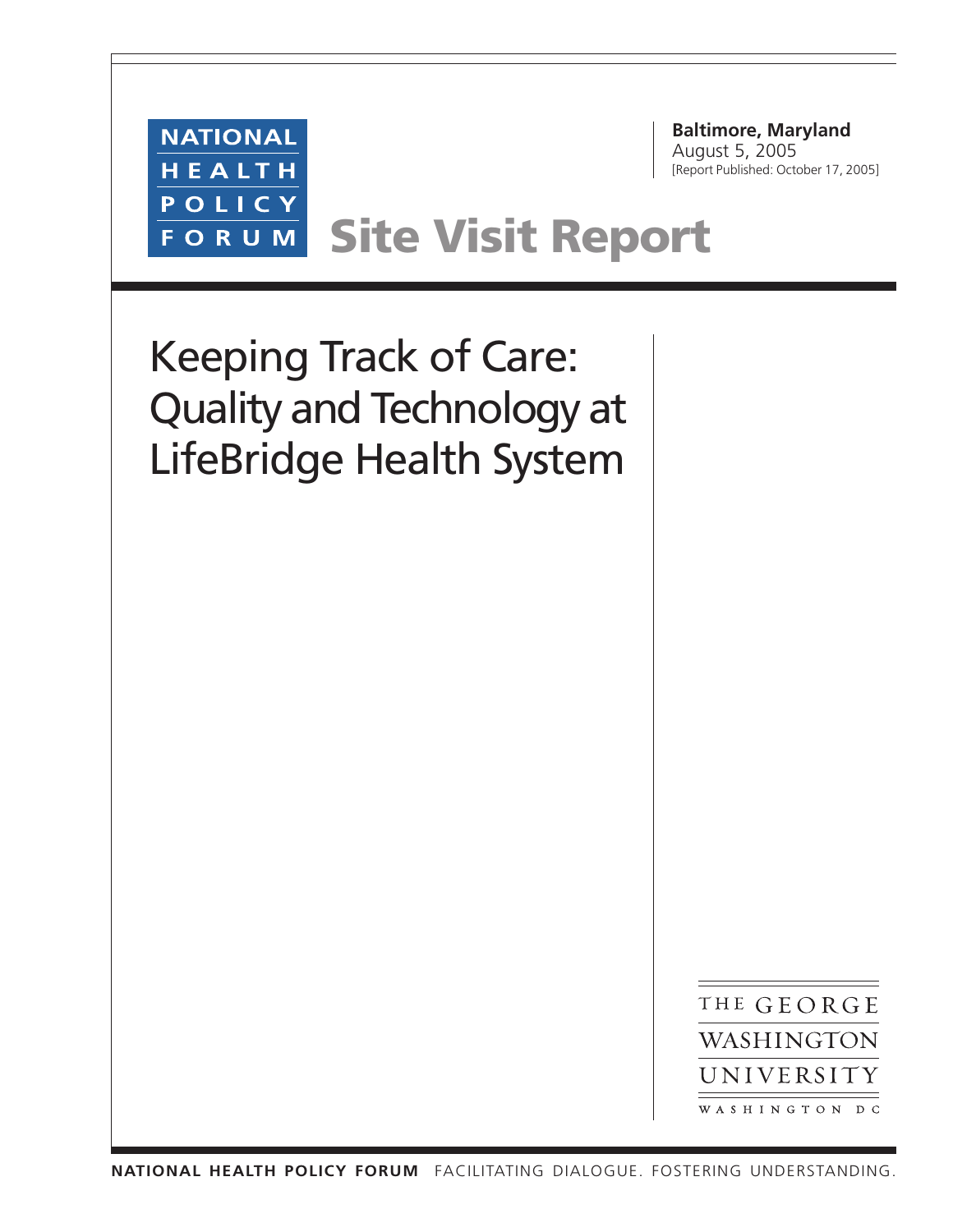### Contents

| <b>Biographical Sketches</b> |
|------------------------------|
|                              |
|                              |
| Speakers - Levindale Hebrew  |

**National Health Policy Forum** Facilitating dialogue. Fostering understanding.

2131 K Street NW, Suite 500 Washington DC 20037

202/872-1390 202/862-9837 [fax] nhpf@gwu.edu [e-mail] www.nhpf.org [web]

**Judith Miller Jones** *Director*

**Sally Coberly** *Deputy Director*

**Monique Martineau** *Publications Director*

Site Visit Managers

**Judith D. Moore** *Senior Fellow*

**Lisa Sprague** *Senior Research Associate*

Administrative Coordinator **Marcia Howard** *Program Associate*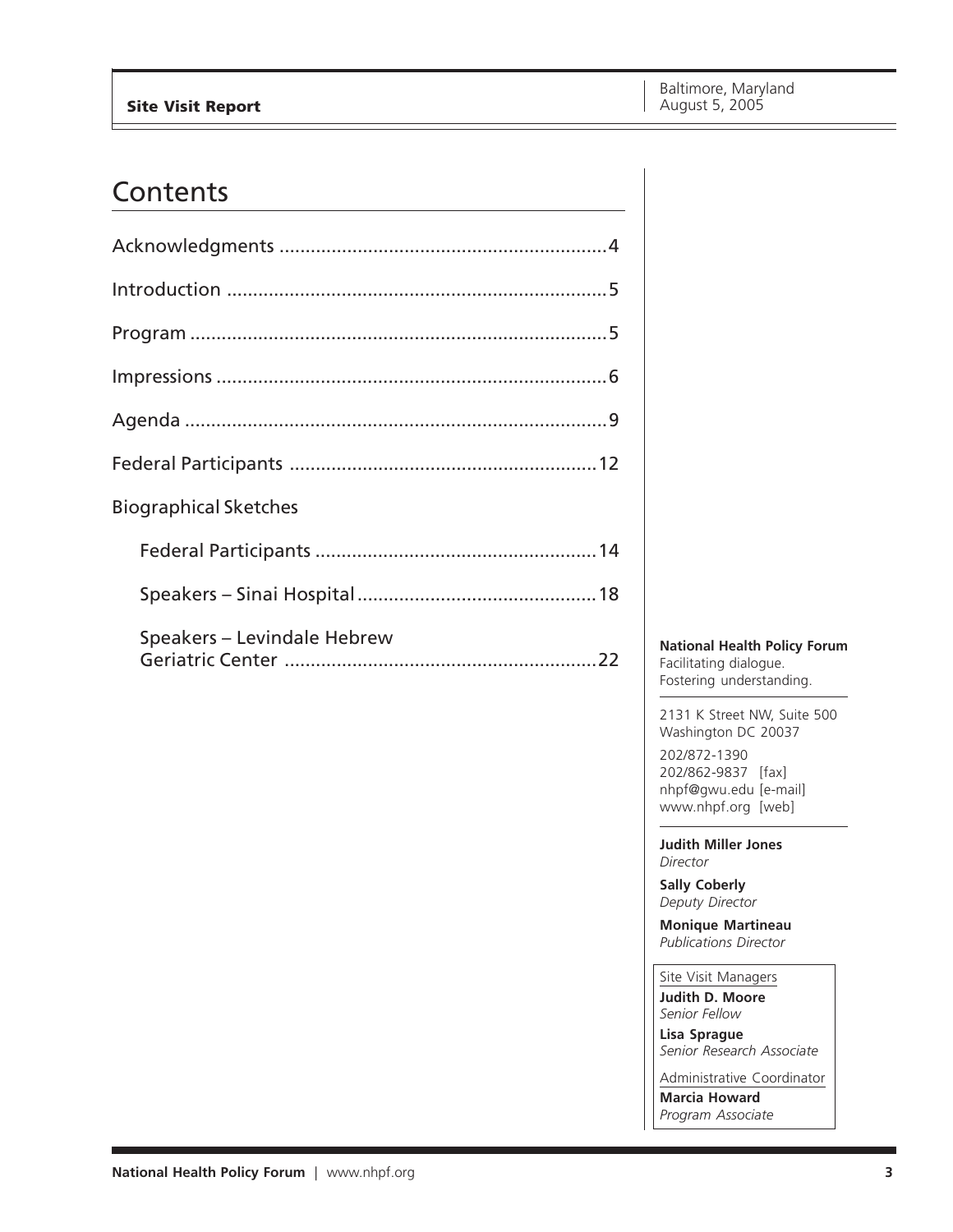### **ACKNOWLEDGEMENTS**

"Keeping Track of Care: Quality and Technology at Lifebridge Health System" was made possible by the generosity of the Robert Wood Johnson Foundation, which also supported earlier Forum site visits on similar themes. The Forum especially thanks President and Chief Executive Officer Warren Green and all the many Lifebridge staff members who made this visit a success. Neil Meltzer and Barbara Epke were particularly generous with their time, ideas, and behind-thescenes support. As always, the Forum appreciates the interest and discernment of federal participants.



*The National Health Policy Forum is a nonpartisan research and public policy organization at The George Washington University. All of its publications since 1998 are available online at www.nhpf.org.*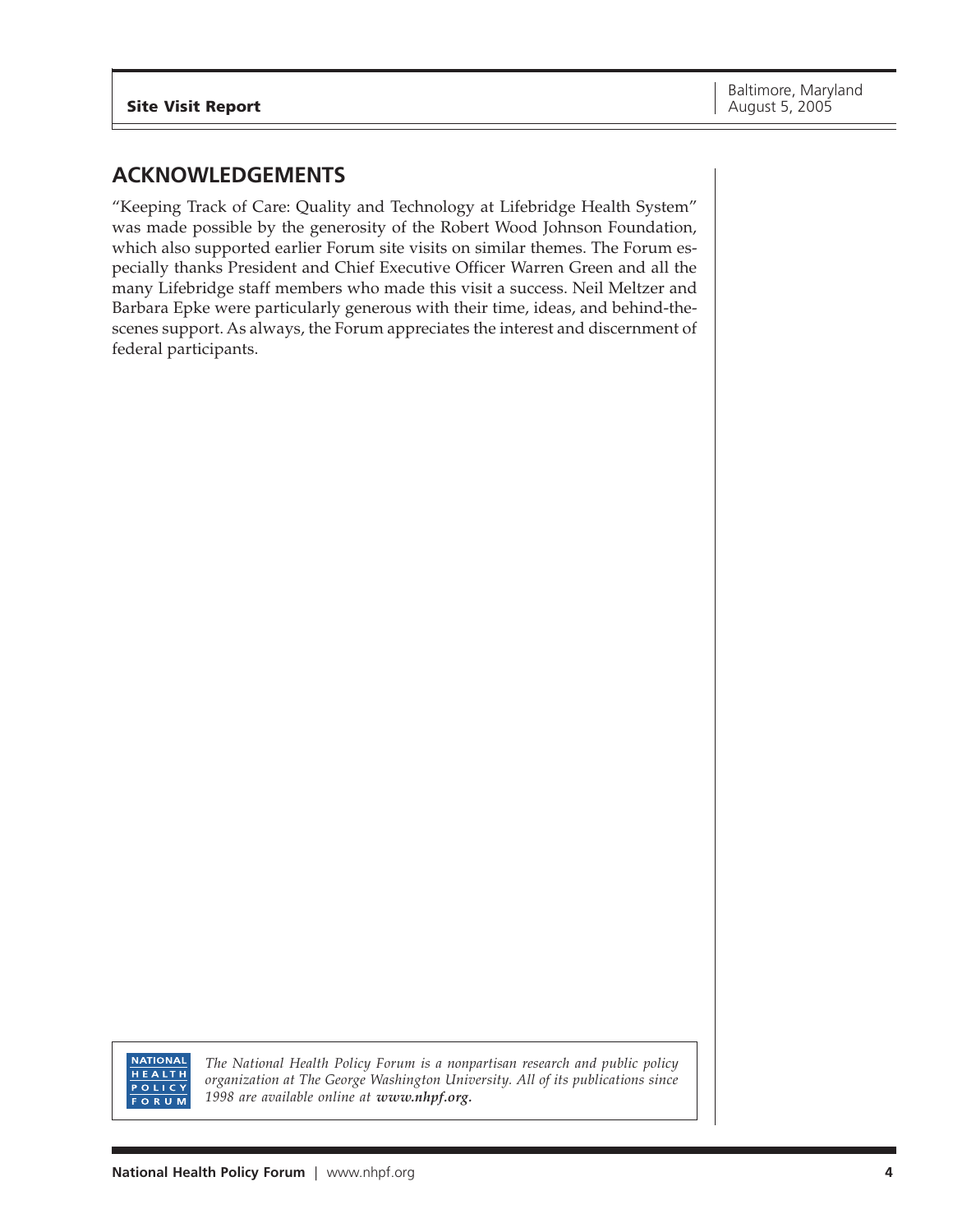# Keeping Track of Care: Quality and Technology at LifeBridge Health System

### **INTRODUCTION**

On August 5, 2005, the National Health Policy Forum sponsored a one-day site visit focusing on quality and technology in acute, post-acute, and long-term care at Sinai Hospital and Levindale Hebrew Geriatric Center and Hospital, both components of Lifebridge Health System in Baltimore.

Sinai is a sophisticated nonprofit community hospital in northwest Baltimore, with several teaching programs and some highly specialized service centers such as the International Center for Limb Lengthening and the CyberKnife® center for tumor surgery. The hospital is completing a detailed workflow analysis and process redesign before making its computerized physician order entry system mandatory for all physicians. Development is under way to begin testing an electronic health record system in the emergency department and in one patient care unit. Given the ever-increasing demand for chemotherapy (up 22 percent this year alone), Sinai has invested in a computerized system called IntelliDose® that custom-calculates chemotherapy dosages for each patient.

Levindale is a multipurpose long-term care facility, incorporating rehabilitation services, a geriatric psychiatry unit, a chronic care hospital, and residential units (including specialized care for patients with dementia), along with services such as adult day care and home visits that reach into the community. Levindale has adopted the Eden Alternative model, which seeks to foster community and a homelike environment (complete with pets) and to combat the "three plagues" loneliness, helplessness, and boredom—which account for so much suffering among the elderly and persons with disabilities.

In choosing to visit Lifebridge, the Forum weighed two considerations. On one hand, Maryland's hospital rate-setting system is unique among states, thus its reimbursement mechanism can influence care delivery and competition in ways not translatable outside the state. On the other, Maryland is quite close to the District of Columbia, enabling a one-day site visit—a model that the Forum has found effective for including policymakers unable to participate in a longer visit.

### **PROGRAM**

The day's agenda allowed participants to follow the treatment paths of hypothetical cardiac and cancer patients through the hospital, observing the intensive treatment modalities associated with these diagnoses and how such complex clinical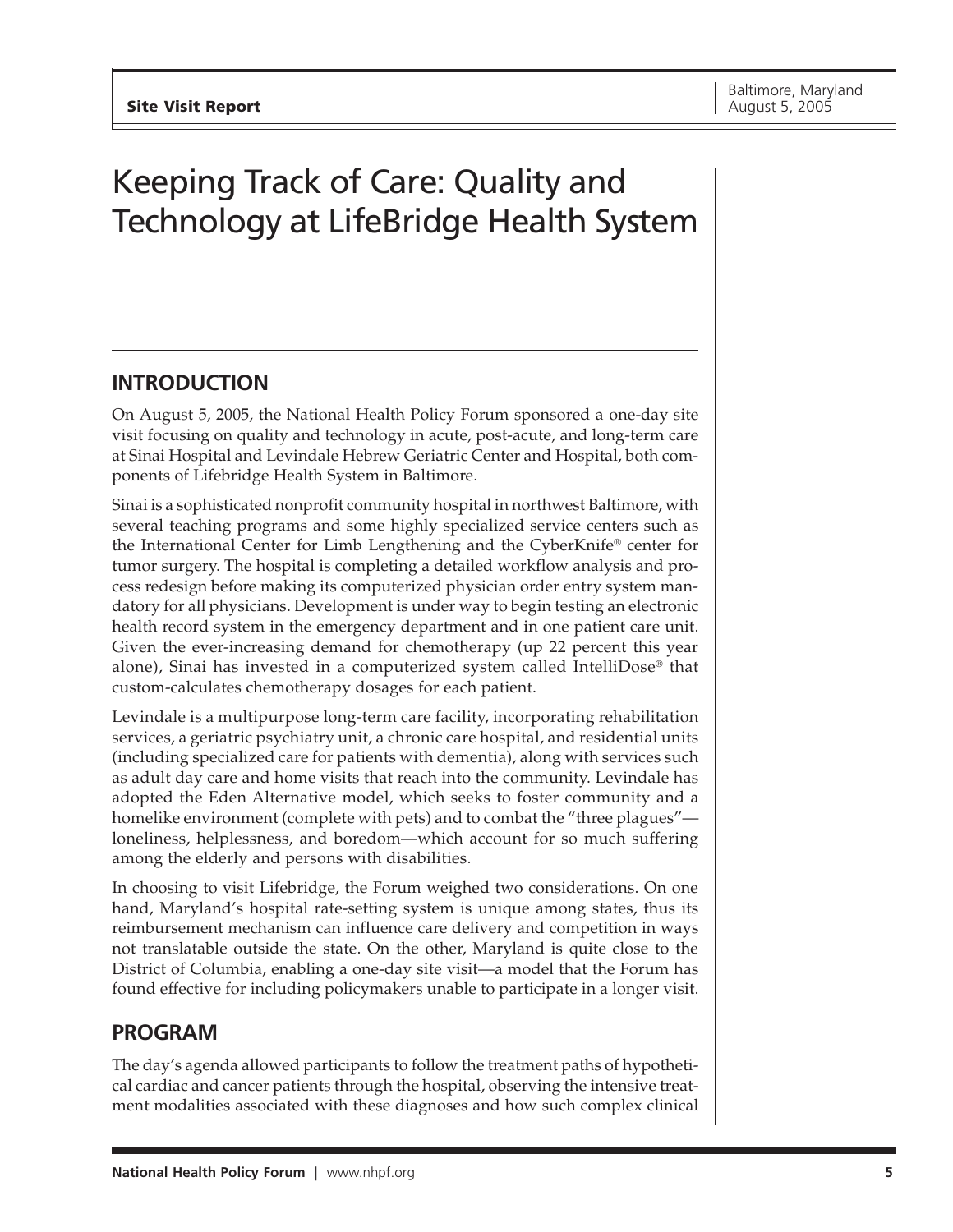care is monitored. A luncheon forum allowed participants to engage in a questionand-answer session with Lifebridge's management. Later in the day, the group explored the range of home- and community-based care as well as institutional services offered by Levindale, the geriatric center.

### **IMPRESSIONS**

After the site visit, participants were asked to reflect on their experiences and observations. The following are key impressions participants took away from the presentations, as well as additional insights developed during a follow-up debriefing session.

#### *Investment in and use of information technology is high on the agenda for Lifebridge administrators and clinicians.*

Although policy discussions around information technology (IT) tend to focus on electronic health records, IT is also integral to much of the cutting-edge clinical technology being adopted. Examples observed at Sinai included the CyberKnife®, the IntelliDose® chemotherapy system, and the computerized cardiac catheter lab.

IT applications such as computerized physician order entry (CPOE), which is now being implemented; the electronic health record, now in development; and others are expected to drive change in physician practice. Such change could shorten or, ideally, eliminate the 8- to 10-year interval a clinical breakthrough typically takes to achieve widespread adoption in practice.

Sinai is implementing CPOE slowly and deliberately, seeking to build in process analysis and redesign rather than just computer-enable existing ways of doing things. Hurdles encountered have included securing sufficient financial and personnel resources and accommodating the demands of adequate training, in terms of time and position coverage.

A significant problem experienced in implementing IT relates to software vendors who have no incentive to integrate their packages with niche applications such as IntelliDose®. Sinai's clinician leaders wonder whether mandates could be placed on vendors to make their products interoperable, or whether patient safety standards should be built into clinical IT systems. Niche inventors or manufacturers have no leverage with mainstream systems vendors, and are likely to be frozen out.

Levindale intends greater use of IT, and IT will be a major feature of the new facility now being developed in Owings Mills, Maryland. However, care for long-term and rehabilitative patients is less dependent on automated records and systems.

#### *Attention to quality and patient safety involve some new methods and approaches, as well as challenges.*

At Sinai, the process of measuring quality and feeding results back to hospital staff has motivated significant improvement on its own, without a pay-forperformance component. Further, improvement efforts based on quality measures were put into place before the implementation of electronic health records.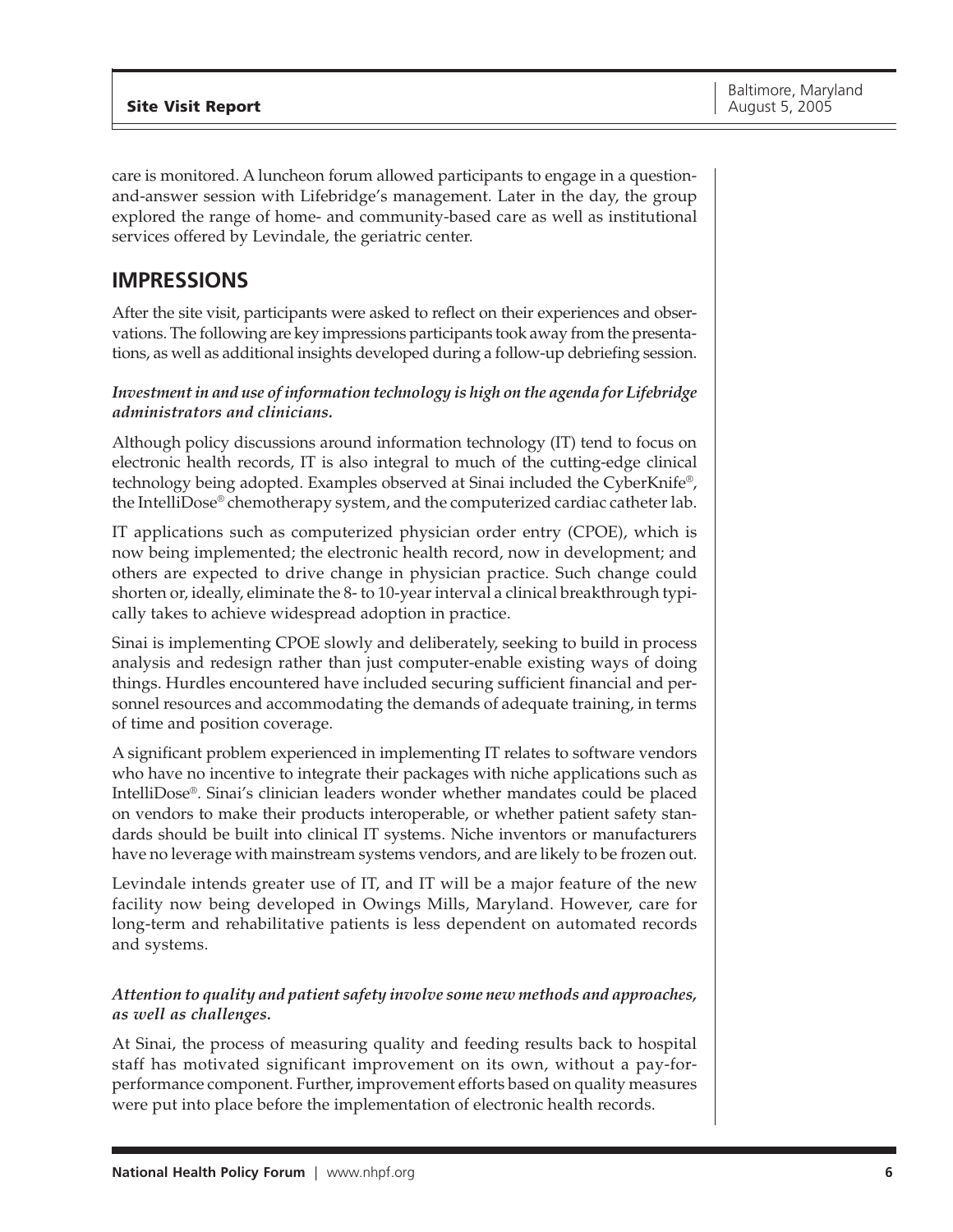Maryland, unlike other states as far as the Lifebridge group is aware, has made an effort to align its quality measures with those of the Centers for Medicare & Medicaid Services (CMS) and the Joint Commission on Accreditation of Healthcare Organizations (JCAHO). This coordination by Maryland could be highlighted by Quality Improvement Organizations (QIOs) for other states to emulate.

The "tracer" methodology pioneered by JCAHO has been adopted by Lifebridge for hospital and nursing home process analysis and tracking. This approach encourages health care providers to look at the "whole patient" and the surrounding environment rather than a list of specified measures.

Web sites presenting comparative quality information for consumers are proliferating. Sinai is included in 47 such sites, at last count. These Web sites are becoming a commercial proposition, wherein a hospital must pay a fee to have its data included. Some of the commercial sites, such as Health Grades, are more visible to the public than sites created by states or CMS. A process is needed whereby objective and reliable sites can both receive a "seal of approval" and be promoted to consumers.

There is a need to fund applied research after the development of new technologies and techniques. For example, no one is sure exactly how to distinguish cardiac patients who can benefit from a more expensive drug-eluting stent from the larger proportion of patients who do just as well with a plain stent. Just to be safe, clinicians tend to choose the more sophisticated option. Similarly, many patients are referring themselves for evaluation for CyberKnife® surgery, which suggests that knowledge of when such treatment is appropriate is not widespread among clinicians. However, few funders seem to have an interest in applied research.

The federal government seems to send providers two inherently contradictory messages with respect to quality: By publishing comparative performance data and pursuing pay-for-performance strategies, the government seems to signal that hospitals should compete on the basis of quality to gain market share (and potentially higher reimbursement). On the other hand, Medicare QIOs urge hospitals to participate in projects wherein they can collaborate with and learn from one another, identifying and adopting best practices.

#### *New technologies and procedures and changes in the structure of health care delivery and the practice of medicine constantly challenge the ability of hospitals to thrive or even survive.*

Acute patient care may involve uncomfortable trade-offs between what is best for an individual patient and what best serves a population. For example, cardiac patients might be best served in a purely cardiac hospital, but such a hospital could not serve patients with other problems and is seen by some as "skimming" the least complex of the cardiac patients. Further, without the revenues from cardiac procedures, a full-service hospital may not be able to afford to serve all other patients.

Among Baltimore hospitals, competition is not directly for patients, as all hospitals tend to be full. What they do compete for is subspecialists, particularly those whose procedures and services are most profitable.

### **IMPRESSIONS**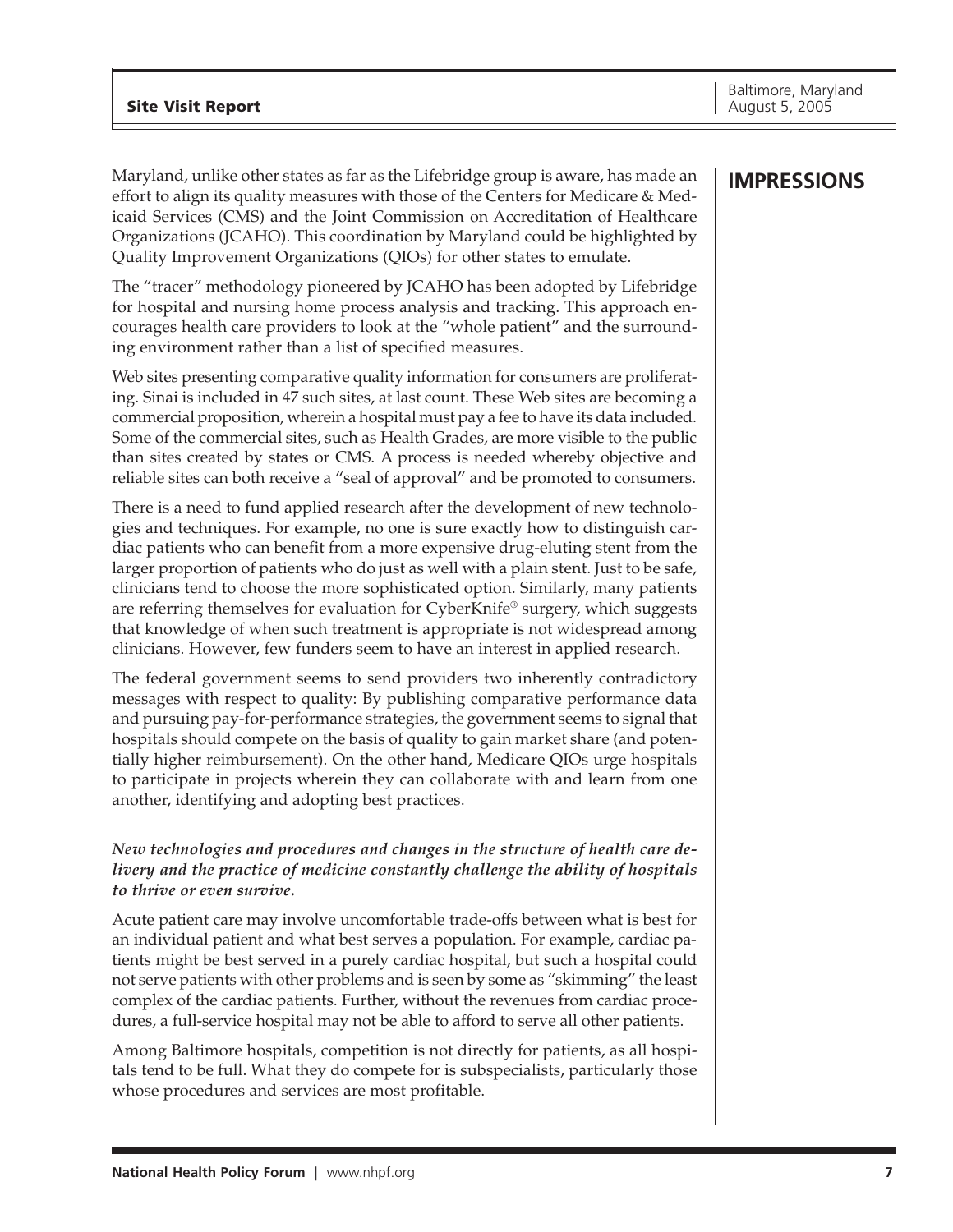Older patients tend to come into the hospital more severely ill than younger people and with more comorbidities. Outpatient services become a huge issue upon discharge, as many older patients lack the social support systems that would make it possible for them to access such services.

Reimbursement continues to affect clinical care in unanticipated ways. Oral chemotherapeutic agents are likely to become increasingly available but may not be reimbursed by insurers, possibly impeding clinical advancement.

*Geriatric and long-term care provided in an integrated organization such as Lifebridge brings a few advantages over free-standing long term care, but change in delivering such care still seems quite modest over the last few decades in comparison with changes in acute care.*

Levindale profits from association with Lifebridge in many ways, including the ability to train and recruit within a larger organization. In addition, the size of the Levindale facility, with many different types of care under one roof, allows good use of both staff and physical accomodations.

Staff turnover rates of 35 percent are extremely low when compared with the national average, and this too probably relates to the association of Levindale with the Lifebridge system. Shortages of certain support professionals, such as therapists, continue to plague the Levindale facilities, however.

Levindale staff encounter what they believe to be a substantial number of patients who transfer assets in order to become eligible for Medicaid funding.

Although there are separate conditions of participation and certification criteria for different categories of care provider—skilled nursing facility, rehabilitation hospital, long-term care hospital—that lead in turn to different levels of reimbursement, it was difficult for observers to distinguish among the respective populations at Levindale.

The Eden Alternative model, adopted and practiced at Levindale, emphasizes relationships between residents and teams of professional caregivers as well as the creation of a home-like environment and the use of "person-centered planning." Formalized in the early 1990s, the Eden concept is still rare in application, reflecting a lack of change and innovation in long-term care nationwide. Levindale's status as an Eden Alternative site is clearly cause for pride among the staff.

It may not be feasible, financially or physically, for institutions to retrofit their existing facilities to look like homes instead of hospitals. There is a need to retool the entire industry to change the initial hospital model, but the nursing home industry has significant investment in the status quo.

Lifebridge's new long-term care facility, to be built in Owings Mills, is being designed to stress privacy, dignity, self-direction and greater use of technology (for example, bed sensors), but it remains to be seen whether these changes represent major breakthroughs in delivery of long-term care.

### **IMPRESSIONS**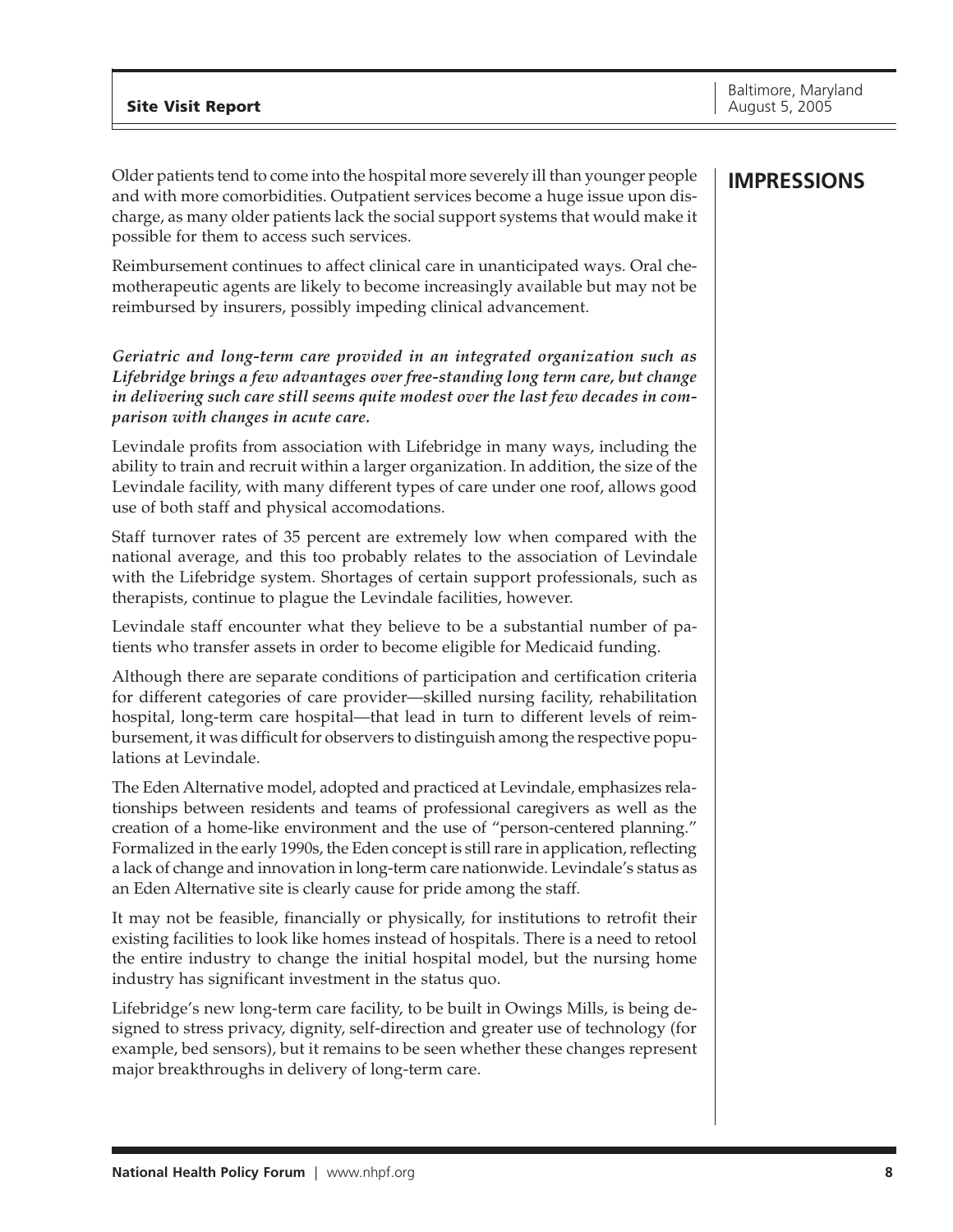**AGENDA**

### **Friday, August 5, 2005**

| $8:15$ am  | <b>Bus Departure - Union Station</b>                                                                                                                                                         |  |  |
|------------|----------------------------------------------------------------------------------------------------------------------------------------------------------------------------------------------|--|--|
| $9:45$ am  | Welcome and Introduction to LifeBridge Health System<br>[Sinai Hospital Board Room]                                                                                                          |  |  |
|            | Neil Meltzer, Chief Executive Officer, Sinai Hospital                                                                                                                                        |  |  |
|            | Note: The cardiac and cancer segments that follow are concurrent.<br>Each will last an hour and a quarter. Participants will be divided into<br>two groups that will switch places at 11:15. |  |  |
| $10:00$ am | <b>CARE OF THE CARDIAC PATIENT</b>                                                                                                                                                           |  |  |
|            | Discussion and Tour - Emergency Department,<br>Cardiac Catheterization Lab, Cardiac Intensive Care Unit                                                                                      |  |  |
|            | Valerie Allen, Director, Patient Care Services, Intensive Care                                                                                                                               |  |  |
|            | William Jaquis, MD, Chief, Emergency Medicine                                                                                                                                                |  |  |
|            | Diane Bongiovanni, Director, Patient Care<br>Services, Emergency Medicine                                                                                                                    |  |  |
|            | Paul Gurbel, MD, Director, Department of Cardiology                                                                                                                                          |  |  |
|            | Alejandro Sequeira, MD, Head, Division of Cardiac Surgery                                                                                                                                    |  |  |
|            | Angela Niparko, Director, Health Information Management                                                                                                                                      |  |  |
|            | <b>Ev Amaral, Vice President, Operations Improvement</b>                                                                                                                                     |  |  |
|            | $\blacksquare$ How is the emergency department (ED) organized for triage,<br>assessment, and admission?                                                                                      |  |  |
|            | $\blacksquare$ How has computerized physician order entry (CPOE) been<br>integrated into standard practice in the ED and other units?                                                        |  |  |
|            | ■ How are advances in technology changing the diagnosis and<br>treatment of cardiac patients?                                                                                                |  |  |
|            | ■ What performance improvement and patient safety initiatives<br>have been incorporated in cardiac care?                                                                                     |  |  |
|            | ■ What distinguishes a cardiac intensive care unit as the optimal<br>setting for treating acute cardiac conditions?                                                                          |  |  |
| $11:15$ am | <b>CARE OF THE CANCER PATIENT</b>                                                                                                                                                            |  |  |
|            | Discussion and Tour - Cancer Center, Outpatient Infusion Center, Surgery                                                                                                                     |  |  |
|            | Alan Levine, MD, Director, Cancer Institute                                                                                                                                                  |  |  |
|            | Kim Bahata, Performance Improvement/Risk Management Coordinator                                                                                                                              |  |  |
|            | Ida Samet, Vice President                                                                                                                                                                    |  |  |
|            | Lisa Polinsky, Pharmacy Manager                                                                                                                                                              |  |  |
|            | Agenda / continued >                                                                                                                                                                         |  |  |
|            |                                                                                                                                                                                              |  |  |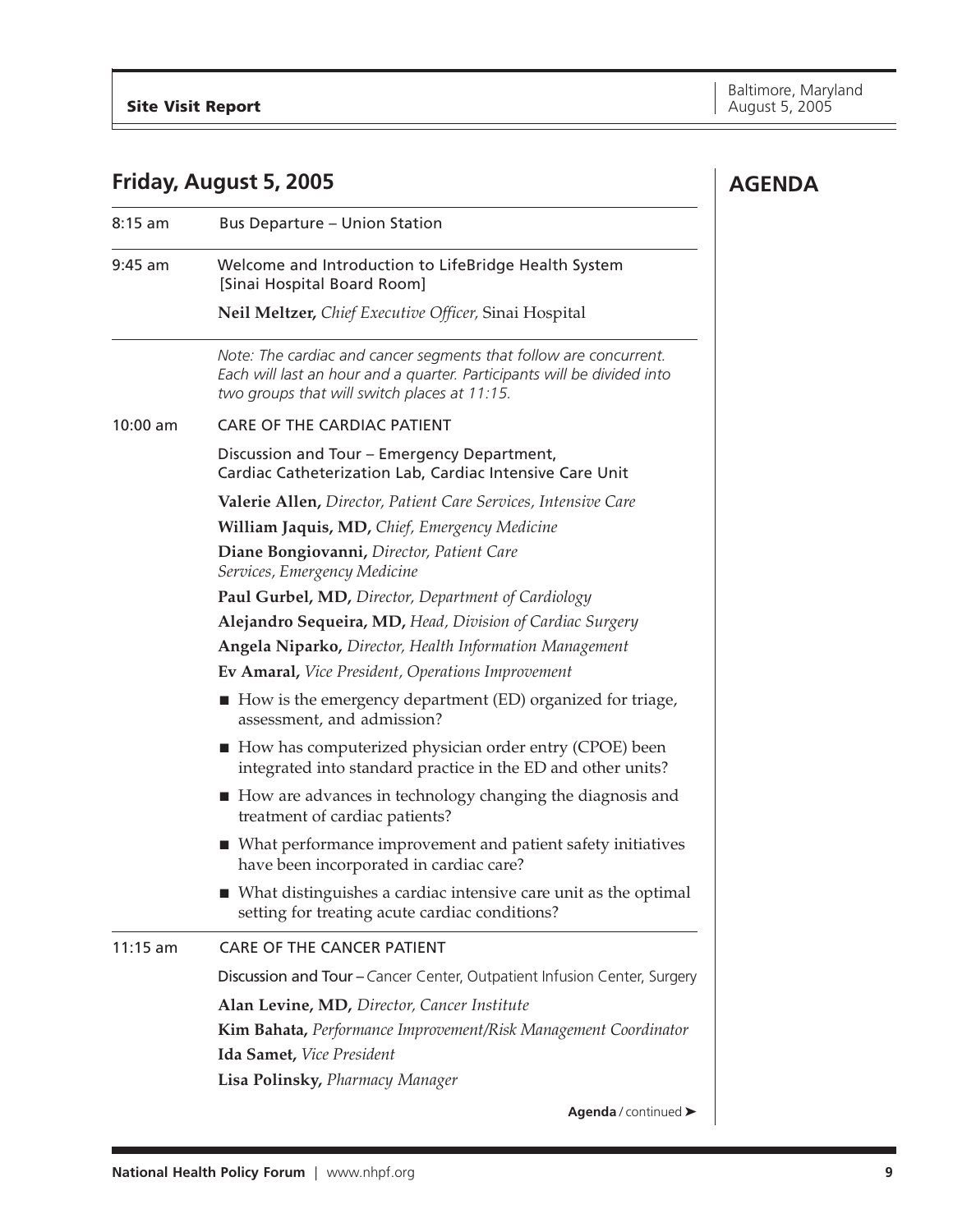#### **Friday, August 5, 2005** / continued

| Friday, August 5, 2005 / continued | <b>AGENDA</b>                                                                                                                         |  |
|------------------------------------|---------------------------------------------------------------------------------------------------------------------------------------|--|
| $11:15$ am                         | <b>CARE OF THE CANCER PATIENTcontinued</b>                                                                                            |  |
|                                    | <b>Charles Lee, PhD, Medical Physicist, Radiation Oncology</b>                                                                        |  |
|                                    | ■ What are the demographics of Sinai's cancer patient<br>population and are these changing?                                           |  |
|                                    | ■ What is the pattern of common diagnoses?                                                                                            |  |
|                                    | ■ What proportion of cancer patients is treated in the<br>outpatient setting?                                                         |  |
|                                    | How has cancer treatment changed in response to disease<br>prevalence and evolving technology?                                        |  |
|                                    | ■ How is clinical performance measured in the treatment<br>of this now often chronic disease? What patient safety<br>concerns remain? |  |
|                                    | ■ How has use of a dedicated pharmacy and dosage technology<br>enhanced patient care?                                                 |  |
|                                    | ■ What new technologies are determining the course<br>of cancer treatment?                                                            |  |
| 12:30 pm                           | Working lunch<br>[Board Room]                                                                                                         |  |
|                                    | QUALITY AND OTHER POLICY ISSUES IN HOSPITAL<br>ADMINISTRATION: Q & A WITH SINAI MANAGEMENT                                            |  |
|                                    | Warren Green, Chief Executive Officer, Lifebridge Health                                                                              |  |
|                                    | Neil Meltzer, Chief Executive Officer, Sinai Hospital                                                                                 |  |
|                                    | Barbara Epke, Vice President, Sinai Hospital                                                                                          |  |
| $1:45$ pm                          | Walk to Levindale Hebrew Geriatric Center                                                                                             |  |
| $2:00$ pm                          | MEETING MANY NEEDS UNDER ONE ROOF: INTRODUCTION<br>[Multipurpose Room]                                                                |  |
|                                    | Pat Palmere-Nason, Vice President, Clinical Services                                                                                  |  |
|                                    | Raul Lujan, Vice President, Finance                                                                                                   |  |
|                                    | Mary Ellen Lindenmuth, Director, Nursing, Long-Term and<br>Subacute Care                                                              |  |
|                                    | ■ What is the variety of services that Levindale offers?                                                                              |  |
|                                    | ■ What is the patient mix and how has it changed over time?                                                                           |  |
| $2:15$ pm                          | Tour                                                                                                                                  |  |
|                                    | Agenda / continued >                                                                                                                  |  |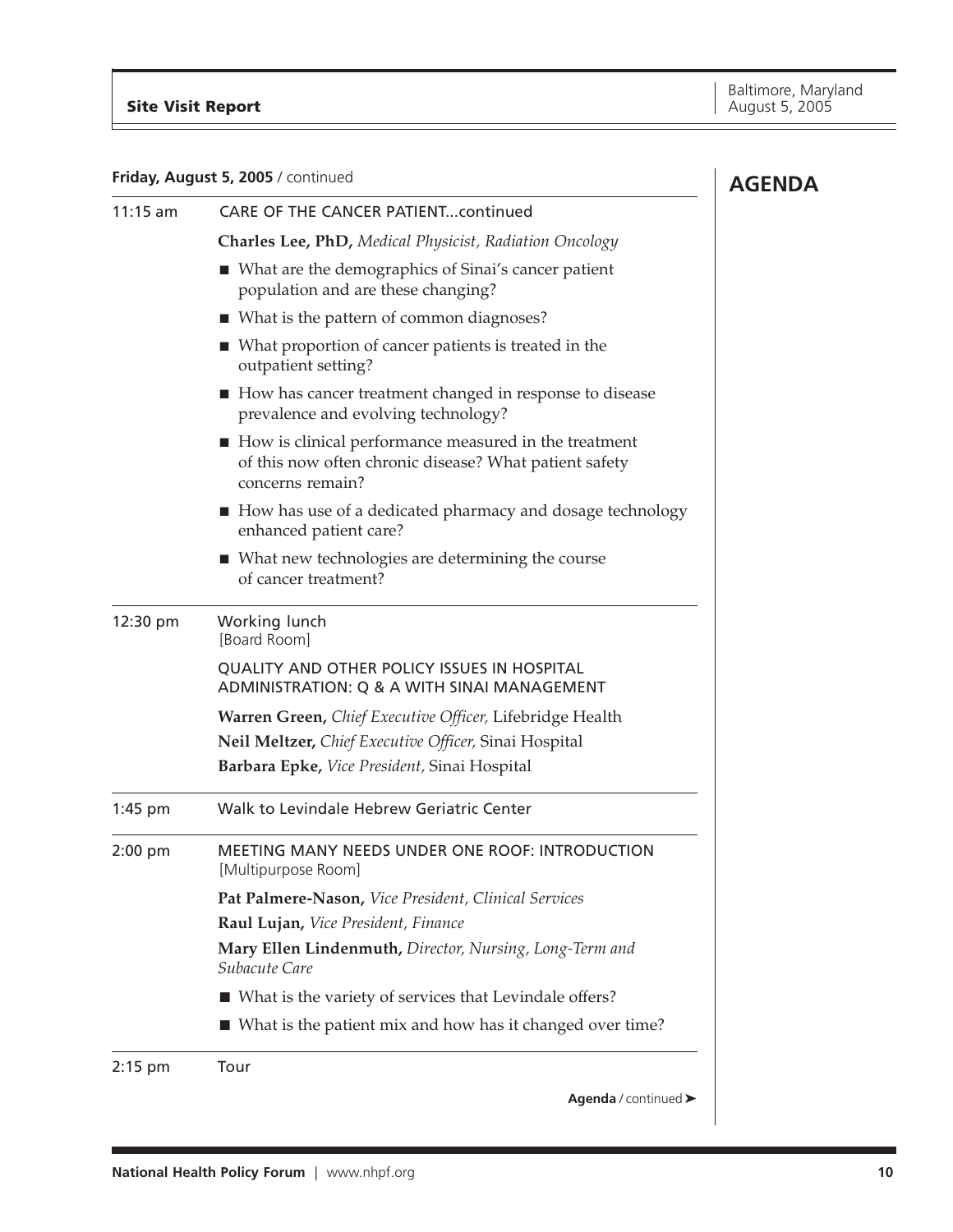| Friday, August 5, 2005 / continued | <b>AGENDA</b>                                                                                                                       |  |
|------------------------------------|-------------------------------------------------------------------------------------------------------------------------------------|--|
| $2:45$ pm                          | <b>MEETING MANY NEEDS UNDER ONE ROOF:</b><br><b>DISCUSSION AND QUESTIONS</b><br>[Multipurpose Room]                                 |  |
|                                    | ■ How do administrators manage the variety of payment streams?                                                                      |  |
|                                    | ■ How are quality improvement processes tailored to different<br>categories of care?                                                |  |
|                                    | ■ What characterizes the Eden Alternative?                                                                                          |  |
|                                    | ■ How are patient preferences reflected in planning and<br>care delivery?                                                           |  |
|                                    | ■ What are Levindale administrators' greatest challenges?                                                                           |  |
|                                    | ■ How does LifeBridge plan to incorporate electronic<br>medical records and other new technologies in its Owings<br>Mills facility? |  |
| 3:15                               | Wrap-up                                                                                                                             |  |
| 3:30 pm                            | Bus Departure - Return to Union Station                                                                                             |  |
|                                    |                                                                                                                                     |  |
|                                    |                                                                                                                                     |  |
|                                    |                                                                                                                                     |  |
|                                    |                                                                                                                                     |  |
|                                    |                                                                                                                                     |  |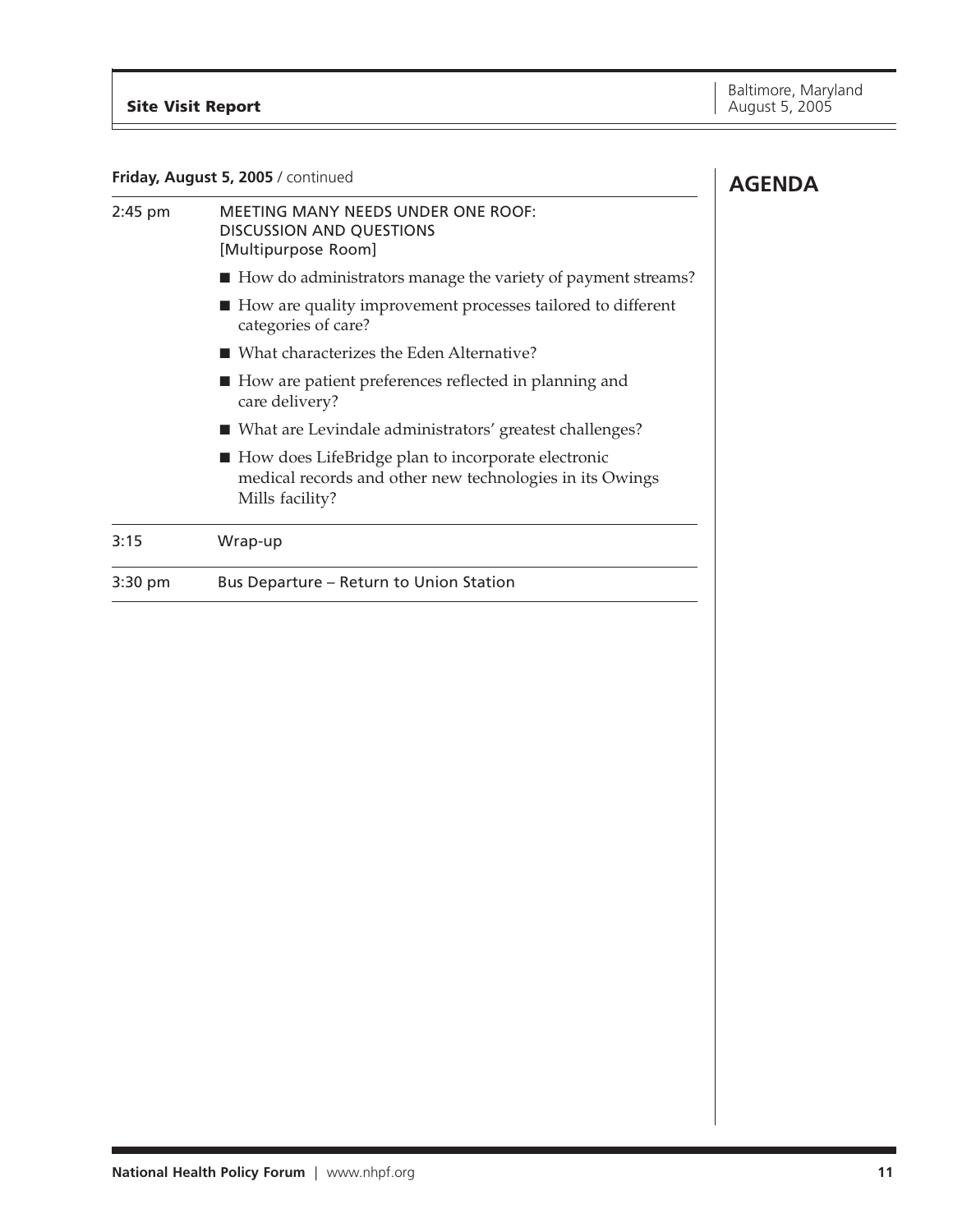## Federal Participants

#### **Sharon Bee Cheng**

*Analyst* Medicare Payment Advisory Commission

#### **Jody Blatt**

*Senior Research Analyst* Division of Demonstration Programming Office of Research Development and Information Centers for Medicare & Medicaid Services Department of Health and Human Services

#### **Keysha Brooks-Coley**

*Professional Staff Member (D)* Subcommittee on Retirement Security and Aging Committee on Health, Education, Labor, and Pensions U.S. Senate

#### **Evan Christman**

*Program Examiner* Health Division Office of Management & Budget

#### **Thomas Gustafson**

*Deputy Director, Purchasing Policy Group* Center for Medicare Management Centers for Medicare & Medicaid Services Department of Health and Human Services

**Yael Harris** *Senior Policy Advisor* Centers for Medicare & Medicaid Services Department of Health and Human Services

**Beth Higa** *Program Examiner* Office of Management & Budget

#### **Rebecca Hudson**

*Government Task Leader* Quality Improvement Group Centers for Medicare & Medicaid Services Department of Health and Human Services

**David Kaufman** *Health Research Assistant* Committee on Finance U.S. Senate

#### **Julie Lee, PhD** *Analyst* Health and Human Resources Division U.S. Congressional Budget Office

#### **Linda Magno** *Director* Medicare Demonstrations Group Centers for Medicare &

Medicaid Services Department of Health and Human Services

#### **Carol O'Shaughnessy**

*Specialist in Social Legislation* Domestic Social Policy Division Congressional Research Service

#### **Stacey Sachs**

*Senior Health Policy Fellow (D)* Committee on Health, Education, Labor, and Pensions U.S. Senate

#### **Samuel Shipley**

*Program Analyst* Division of Disability, Aging, and Long-Term Care Office of the Assistant Secretary for Planning and Evaluation Department of Health and Human Services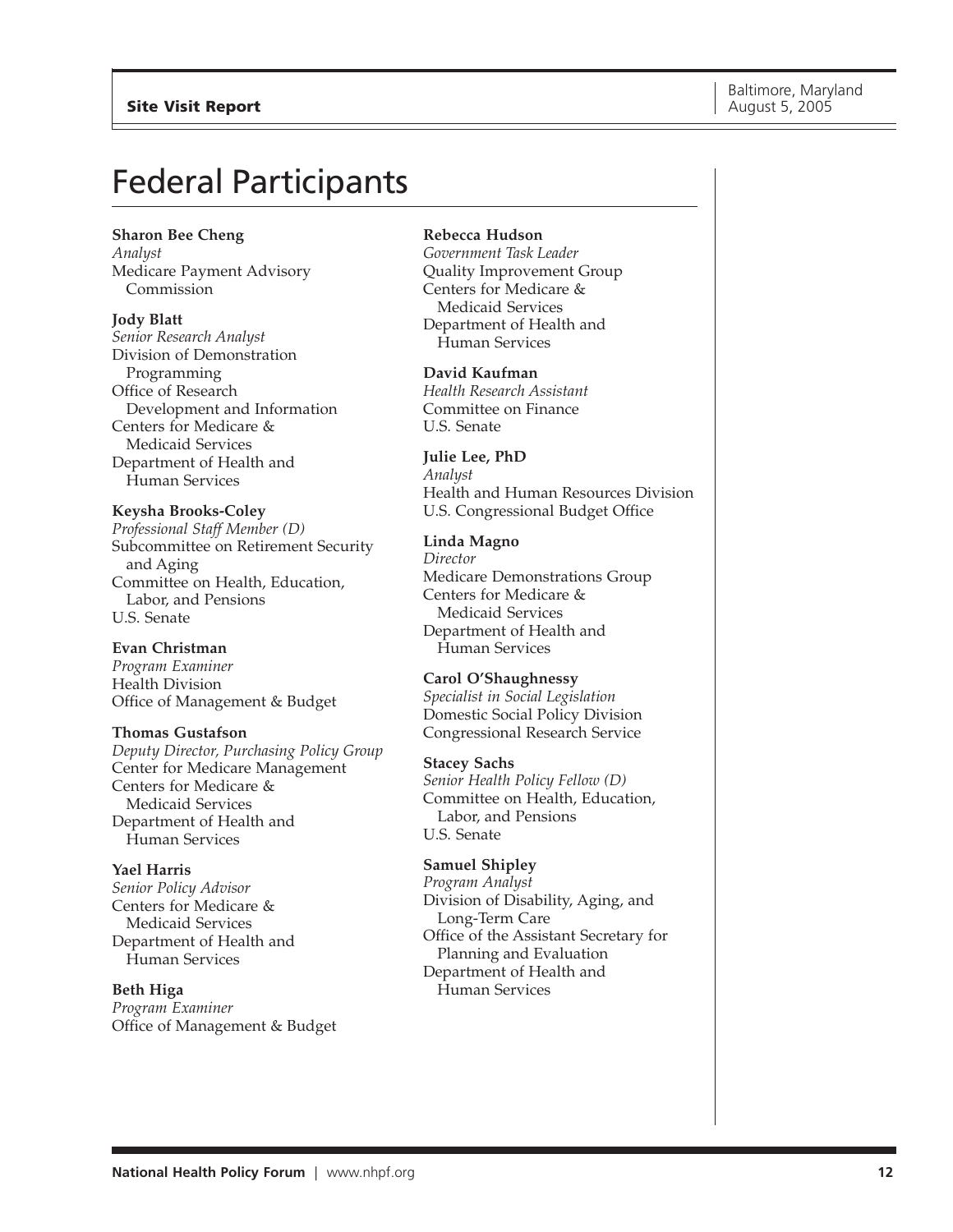#### **Site Visit Report** August 5, 2005

#### **Federal Participants** / continued

#### **Julie Stone-Axelrad**

*Analyst in Social Legislation* Domestic Social Policy Division Congressional Research Service

#### **Deborah Williams**

*Professional Staff Member (R)* Subcommittee on Health Committee on Ways and Means U.S. House of Representatives

#### **Mark Wynn**

*Director* Division of Payment Policy Demonstrations Center for Beneficiary Choices Centers for Medicare & Medicaid Services Department of Health and Human Services

### **PARTICIPANTS**

### NHPF Staff

**Lisa Braddix** *Intern*

**Laura Dummit** *Principal Research Associate*

**Marcia Howard** *Program Associate* **Judith Miller Jones** *Director*

**Judith D. Moore** *Senior Fellow*

**Lisa Sprague** *Senior Research Associate*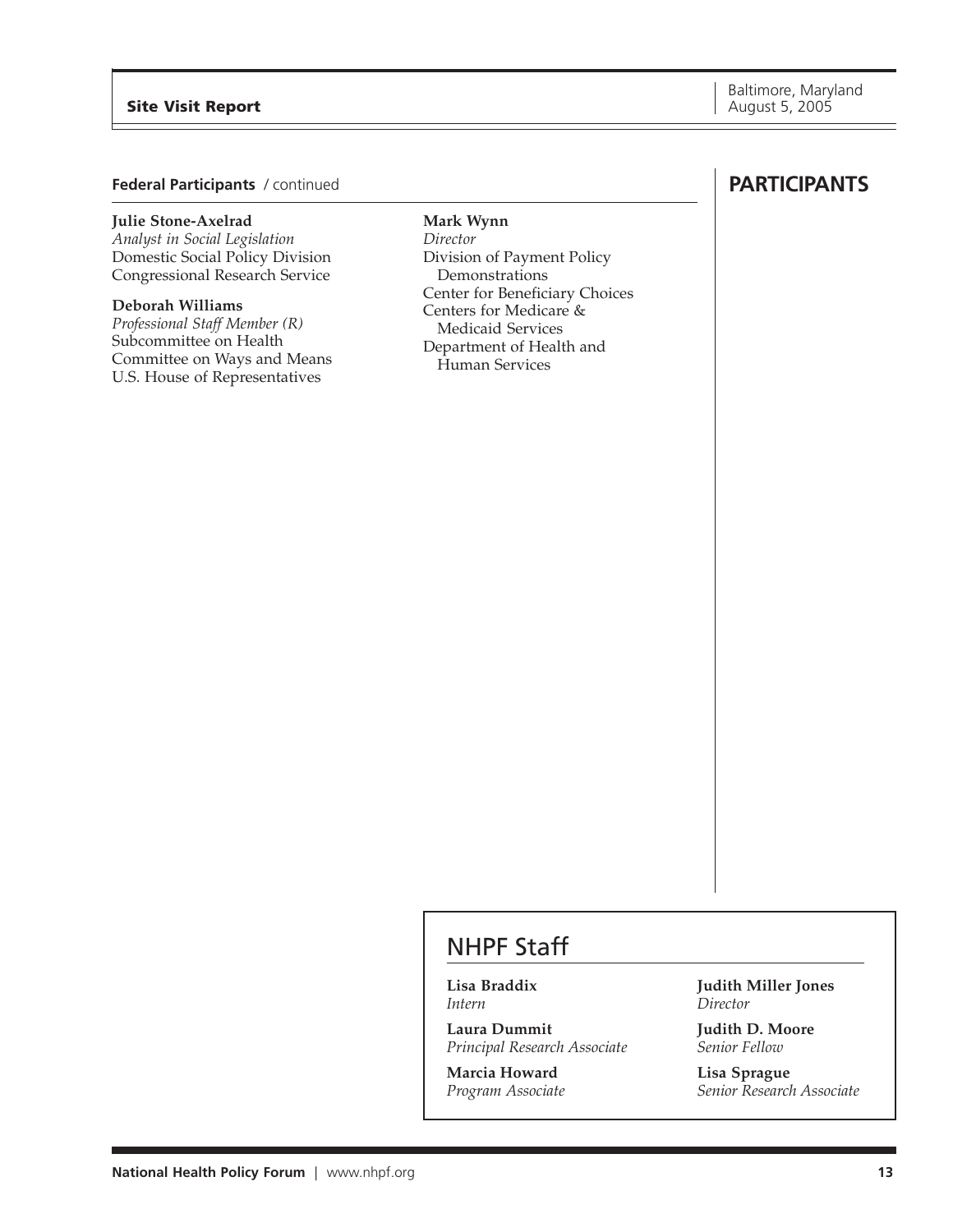## Biographical Sketches Federal Participants

**Sharon Bee Cheng** is an analyst with the Medicare Payment Advisory Commission (MedPAC).

**Jody Blatt** is a senior research analyst and project officer in the Division of Payment Policy Demonstrations within the Medicare Demonstration Programs Group/Office of Research Development and Information at the Centers for Medicare & Medicaid Services (CMS). Among other responsibilities, she is responsible for implementing the Medicare Care Management Performance Demonstration as well as the Medicare Replacement Drug Demonstration, both of which were mandated under the Medicare Modernization Act. Prior to joining CMS, she served in various capacities with managed health care plans and health insurers. Ms. Blatt received an undergraduate degree from Brown University and a master's degree in health policy and management from the Harvard University School of Public Health.

**Keysha Brooks-Coley** is a professional staff member on the Senate Committee on Health, Education, Labor, and Pensions, Subcommittee on Retirement Security and Aging, minority staff for Sen. Barbara Mikulski (D-MD). She is responsible for a wide range of aging issues and health issues including women's health, public health, Department of Health and Human Services appropriations, biomedical research, and health disparities. Before joining the Subcommittee staff, Ms. Brooks-Coley served on the staff of Rep. Marcy Kaptur (D-OH) for three years as a legislative assistant for health care, aging, and education issues. Ms. Brooks-Coley has a BA degree in sociology and political science from Towson University and a master's degree in political management from The George Washington University.

**Evan Christman** is a program examiner in the Health Division of the Office of Management and Budget (OMB), where his areas of responsibility include Medicare payments for skilled nursing facilities, home health, and hospice providers. He has worked at OMB for three years. Mr. Christman earned a master's degree of public affairs from the Lyndon B. Johnson School of Public Affairs in 2002. He worked at the Congressional Budget Office before attending graduate school.

**Thomas Gustafson** has been deputy director of the Center for Medicare Management at the Centers for Medicare & Medicaid Services since 2003. He helps direct a staff that develops policies and manages the operations of the fee-forservice portion of the Medicare program. Mr. Gustafson joined the Department of Health and Human Services, Office of the Assistant Secretary for Planning and Evaluation, Office of Income Security Policy, in 1976. In 1985, he moved to the Health Care Financing Administration's Office of Legislation, of which he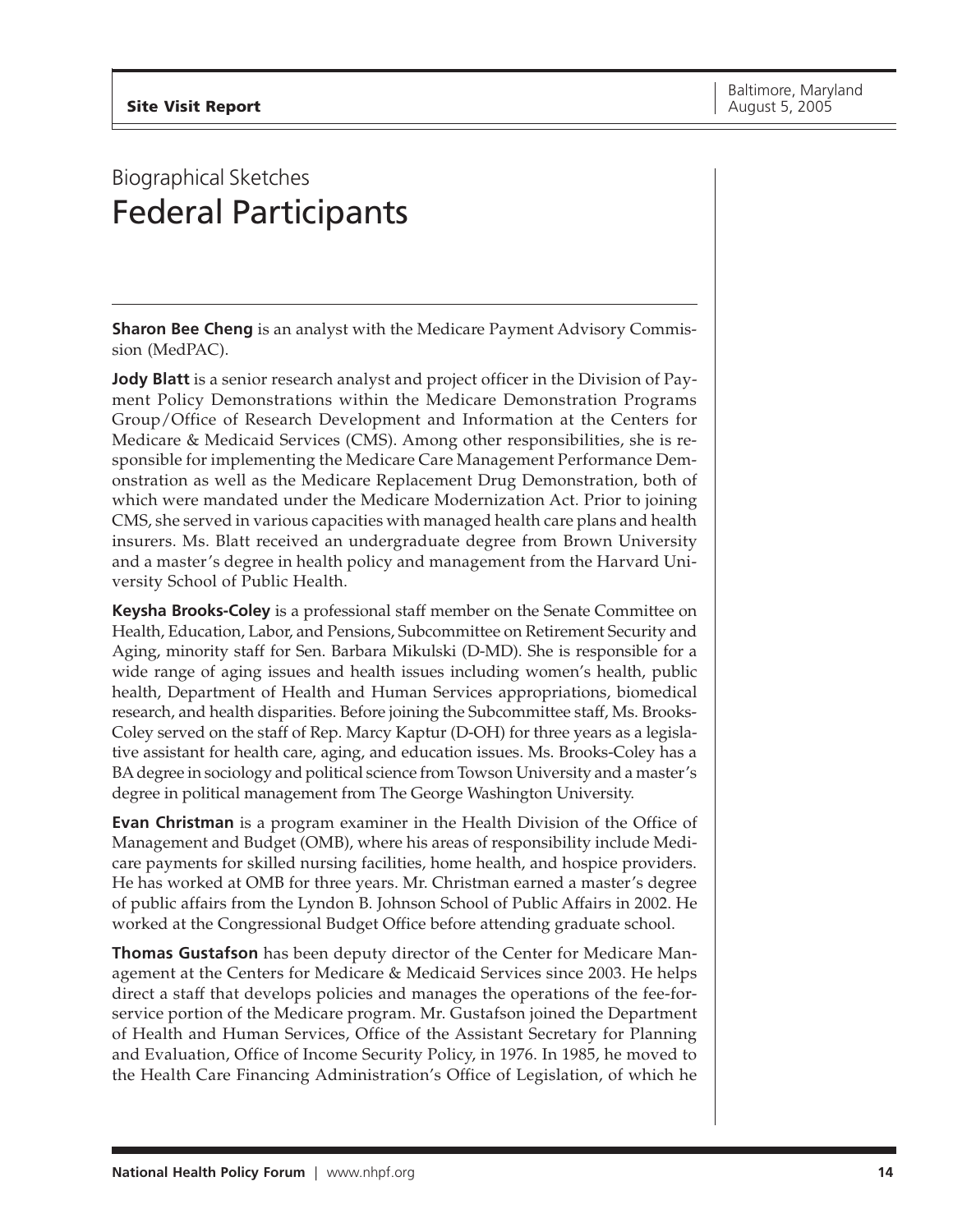became deputy director in 1990. He subsequently served as deputy director of the Offices of Research and Demonstrations and then of Strategic Planning. In 1998, he became director of the Hospital and Ambulatory Policy Group within the Center for Medicare Management. Mr. Gustafson is a graduate of Williams College and holds a PhD degree in economics from Yale University.

**Yael Harris** is a senior policy advisor at the Centers for Medicare & Medicaid Services (CMS). She is currently the government task leader, overseeing national Quality Improvement Organization work in the nursing home setting. Prior to this role, Dr. Harris was responsible for the contract that resulted in the development of the publicly reported nursing home quality measures. Before coming to CMS, Dr. Harris worked for the Agency for Healthcare Research and Quality; the Medicare Payment Advisory Commission; the House Committee on Ways and Means, Subcommittee on Health; and Georgetown University's Institute for Health Care Policy and Research. She holds a master's degree in public health from Johns Hopkins University and a doctorate in public policy from the University of Maryland.

**Beth Higa** is a program analyst with the Office of Management and Budget.

**Rebecca Hudson** works for Office of Clinical Standards and Quality in the QIO program at the Centers for Medicare & Medicaid Services (CMS). She is the government task leader for hospital quality improvement. Ms. Hudson has been with CMS for approximately one year. Prior to joining CMS, she worked at the Institute of Medicine and Mathematica Policy Research. At these organizations, she led health policy research and program evaluation projects. Rebecca obtained her master's degree in public health at Johns Hopkins University in 1998, with a concentration in epidemiology and maternal and child health.

**David Kaufman** is the health research assistant with the Senate Committee on Finance. He was previously a research assistant at the University of California, San Francisco, Institute for Health Policy Studies, where his work focused on prescription drug costs, the Medicare Modernization Act, and pharmaceutical safety. David graduated from Stanford University in 2003 with a degree in human biology and public policy.

**Julie Lee** joined CBO's Health and Human Resources division in 2003. Currently, she is working on projects analyzing high-cost Medicare beneficiaries, including issues related to disease management. Prior to joining CBO, Dr. Lee was a research analyst in health care policy at the National Bureau of Economic Research, where she analyzed a variety of topics in health economics, ranging from the effects of medical malpractice reforms to the distributional effects of Medicare. She received a PhD degree in economics from Yale University.

**Linda Magno** directs the Medicare Demonstrations Group at the Centers for Medicare & Medicaid Services (CMS). Her group is responsible for developing, implementing and managing Medicare demonstrations of new models of health care delivery. She previously served as managing director for policy development and director of regulatory affairs at the American Hospital Association in Washington, DC. She started her career at CMS's predecessor agency, the Health

### **BIOGRAPHICAL SKETCHES Participants**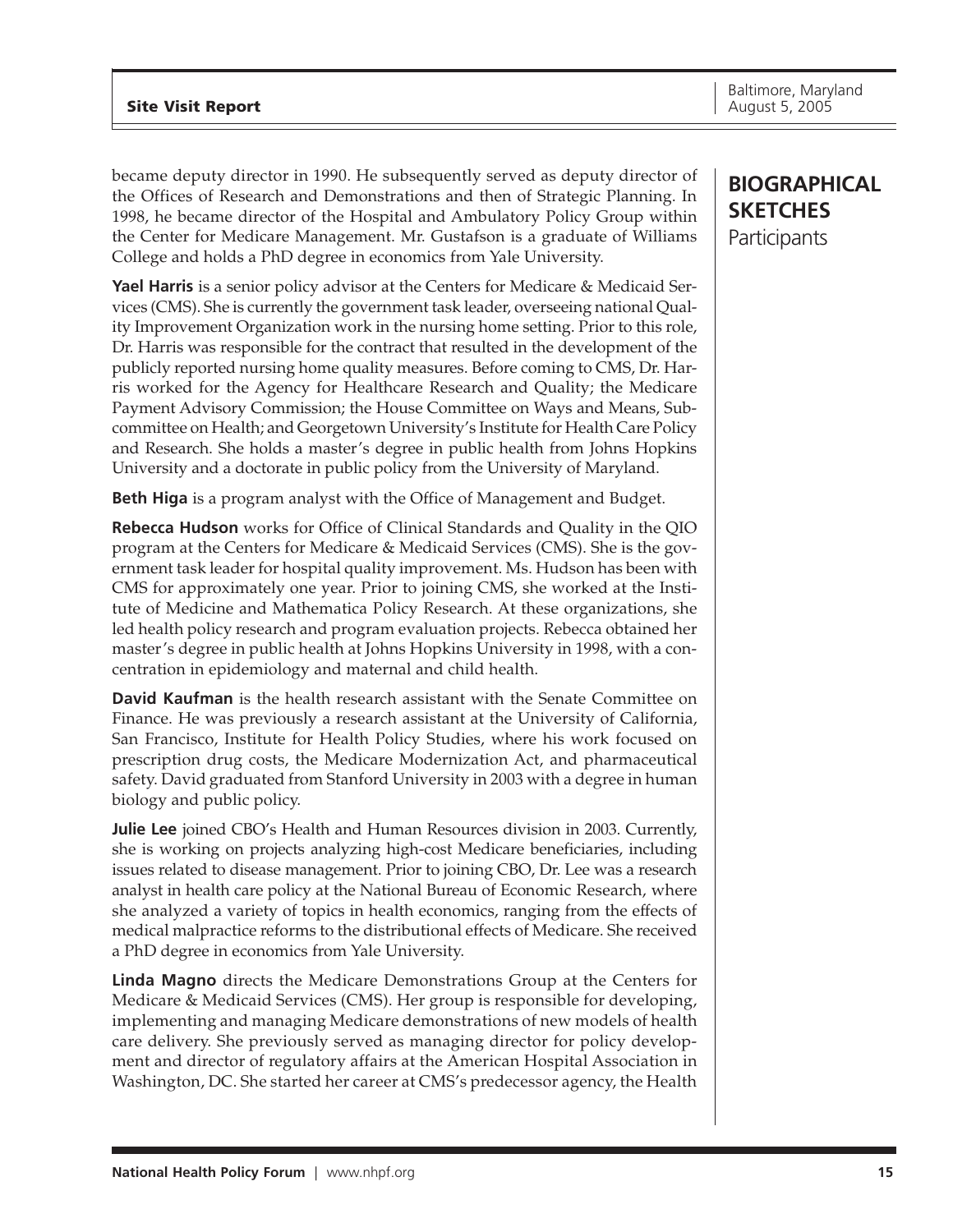Care Financing Administration (HCFA). In her first tour at HCFA, she was responsible for implementing and refining the prospective payment system for hospitals. Ms. Magno has a master's degree in public affairs from Princeton University and a bachelor's degree in political science from the University of California at Berkeley.

**Carol O'Shaughnessy** is a specialist in social legislation in the Domestic Social Policy Division of the Congressional Research Service (CRS). She specializes in issues related to programs on aging and disability, long-term care, and vocational rehabilitation. Prior to joining the CRS staff in 1981, Ms. O'Shaughnessy worked for the Department of Health and Human Services (the Administration on Aging and the Medical Services Administration), the Department of Elder Affairs in the Commonwealth of Massachusetts, the Russell Sage Foundation, and the International Federation of Institutes for Social and SocioReligious Research in Louvain, Belgium. Ms. O'Shaughnessy received a bachelor's degree in sociology from Dunbarton College of the Holy Cross and a master's degree in medical sociology from the Catholic University of America.

**Stacey Sachs** is a senior health policy fellow for Sen. Edward M. Kennedy (D-MA) on the Senate Committee on Health, Education, Labor, and Pensions. She is responsible for a wide range of health issues, including Medicare, Medicaid, the State Children's Health Insurance Program, health insurance, and community health centers. Previously, she was a senior advisor to both the chief administrative law judge and the judge in charge of Medicare appeals and supervisory attorney for the Division of Medicare Appeals at the Social Security Administration, and an attorney at the Department of Labor. Ms. Sachs has a BS degree in microbiology and cell science, a law degree from the University of Florida, and a master's degree in public health from Johns Hopkins University.

**Samuel Shipley** is a program analyst in the Office of the Assistant Secretary for Planning and Evaluation, Division of Disability, Aging and Long-Term Care, where his areas of research include long-term care financing and the role of health information technology in long-term care facilities. He is currently the program analyst for the department-wide campaign to raise awareness for longterm care needs and financing to current and future Medicare beneficiaries. In addition, he is working on a project to standardize the Nursing Home Minimum Data Set (MDS) to CHI (consolidated health informatics) standards and terminologies. Mr. Shipley studied at Gettysburg College, the University of Copenhagen, and The George Washington University School of Public Health and Health Services.

**Julie Stone-Axelrad** is an analyst in social legislation in the Domestic Social Policy Division of the Congressional Research Service (CRS). Since coming to CRS in 2000, Ms. Stone-Axelrad has specialized in long-term care and Medicaid, particularly as it pertains to the elderly and persons with disabilities. She also works on private health insurance issues. She received her MPA degree from Cornell University in 2000 and her BA degree from the University of California at Berkeley in 1995.

### **BIOGRAPHICAL SKETCHES Participants**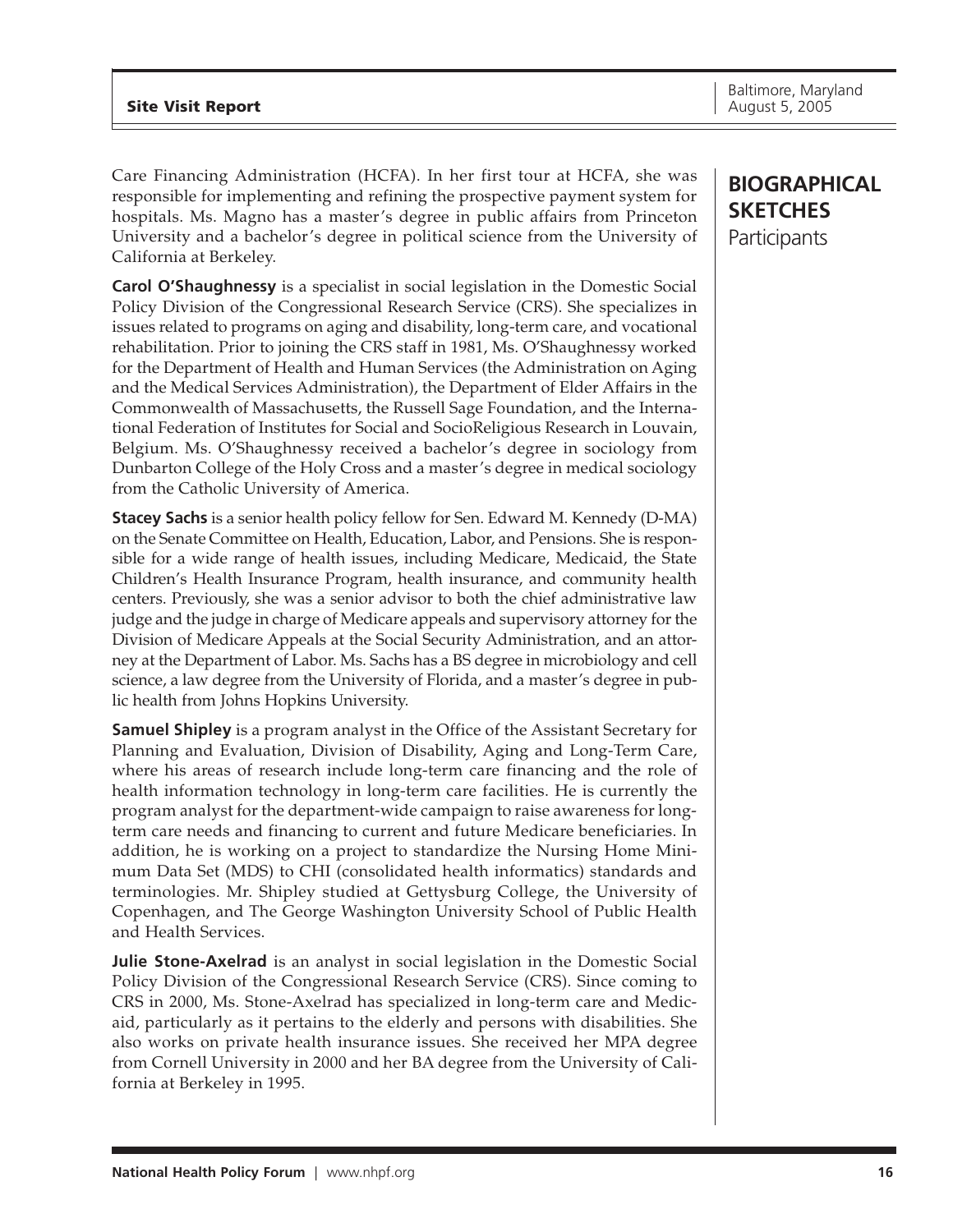#### **Site Visit Report** August 5, 2005

**Deborah Williams** is a professional staff member with the Subcommittee on Health of the House Committee on Ways and Means. She formerly served as a senior analyst on the Medicare Payment Advisory Commission, where she specialized in Medicare payment and regulatory burden issues. Ms. Williams also worked at the American Hospital Association, where she was responsible for isolating errors in the Medicare inpatient payment rule and creating other impact models to reduce improper payments. She developed regulatory proposals for the Health Care Financing Administration (now the Centers for Medicare & Medicaid Services) from 1986 to 1989, earning awards for her research.

**Mark Wynn, PhD,** is director of the Division of Payment Policy Demonstrations at Centers for Medicare & Medicaid Services.

### **BIOGRAPHICAL SKETCHES Participants**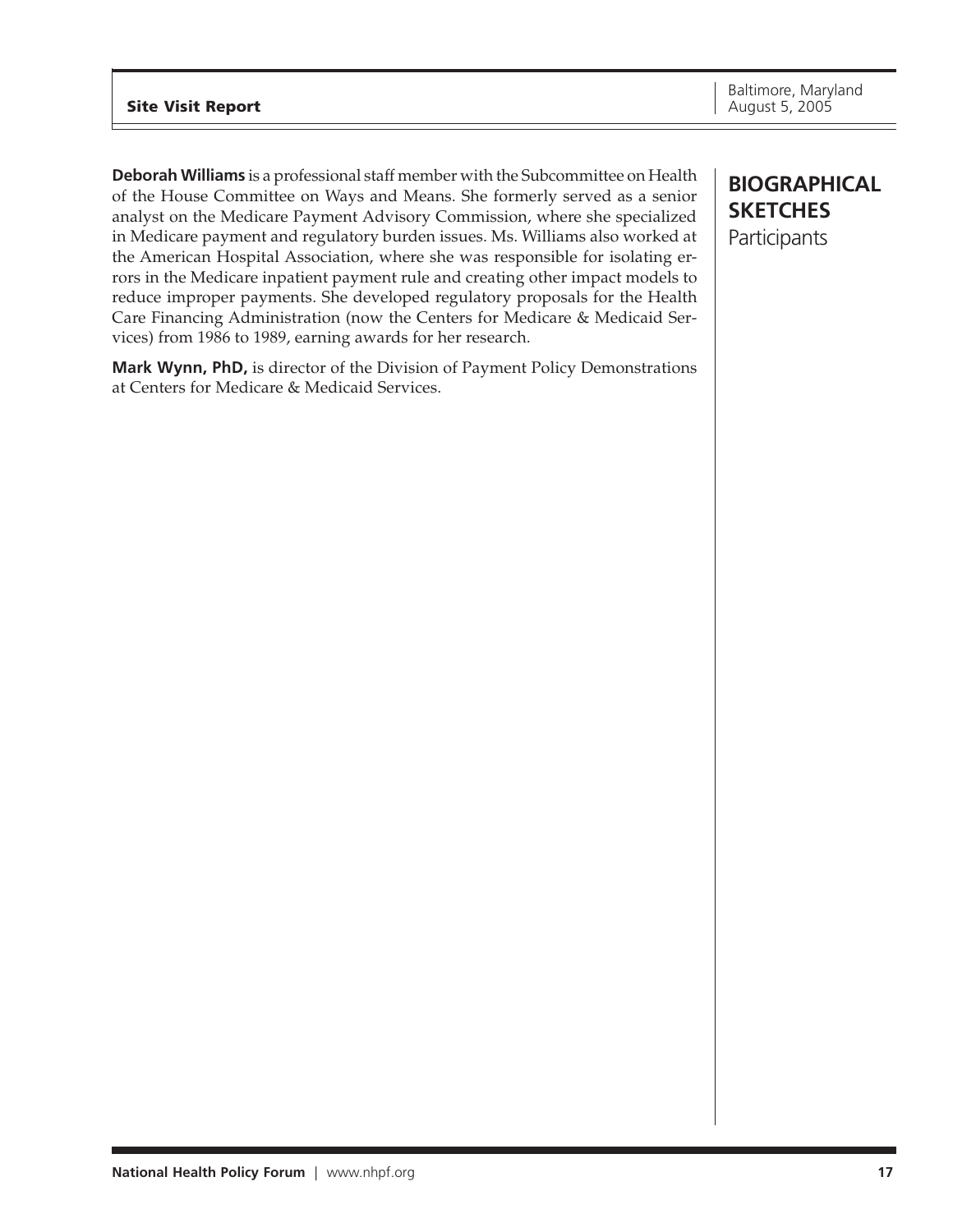## Biographical Sketches Speakers – Sinai Hospital

**Valerie Allen,** a registered nurse, is director of cardiac patient care services, responsible for intensive care units, the cardiac catheterization lab, and recovery and step-down units. She has over 35 years' experience in nursing, the last 20 of which she served as a nurse manager. She has been the director of cardiac patient care services since 1995. Ms. Allen was instrumental in opening the Heart Program at Sinai and the growth of the Cardiac Interventional Program.

**Evelyn Amaral** is vice president of operations improvement for LifeBridge. She provides internal consultation for improvement projects throughout the system. She also heads the Education Resource Department. Current projects include operational implementation of clinical decision support and computerized physician order entry. In the works is a performance improvement initiative designed to achieve \$25 million in savings and revenue enhancement.

**Kimberly Bahata** is the performance improvement/risk management coordinator, a position she has held since October 2003. In her current role, Ms. Bahata serves as a performance improvement facilitator and a resource to the Intensive Care Unit, Intermediate Care Unit, Psychiatry, Medical/Surgical Units, and the Cancer Institute. Ms. Bahata has contributed to the development and evaluation of the Cancer Institute's comprehensive Performance Improvement Program. She graduated from Lancaster General Hospital (Pennsylvania) with a diploma in nursing and continued her education to receive her BSN degree from Immaculata University in 2002.

**Diane Bongiovanni** is director of patient care services for the emergency department. She has held administrator and director of nursing positions for more than 29 years. She holds a master's degree in hospital administration and health promotion and is certified as a nurse administrative advanced.

**Barbara J. Epke** has been a vice president at Sinai Hospital since 1994. She oversees the laboratory, pharmacy, credentialing, and psychiatry programs for the health system, as well as rehabilitation services, case management, health information management, performance improvement/risk management, and other departments at Sinai Hospital. Ms. Epke has been involved in the public reporting initiative in Maryland and is a member of the Maryland Healthcare Commission team, which developed the Performance Guide to Maryland Hospitals. She holds a master's degree in health services administration from the University of Pittsburgh, as well as master's degree in social work and education from the State University of New York, Albany. In addition, she completed coursework and competency toward a PhD degree in public health/social work at the University of Pittsburgh.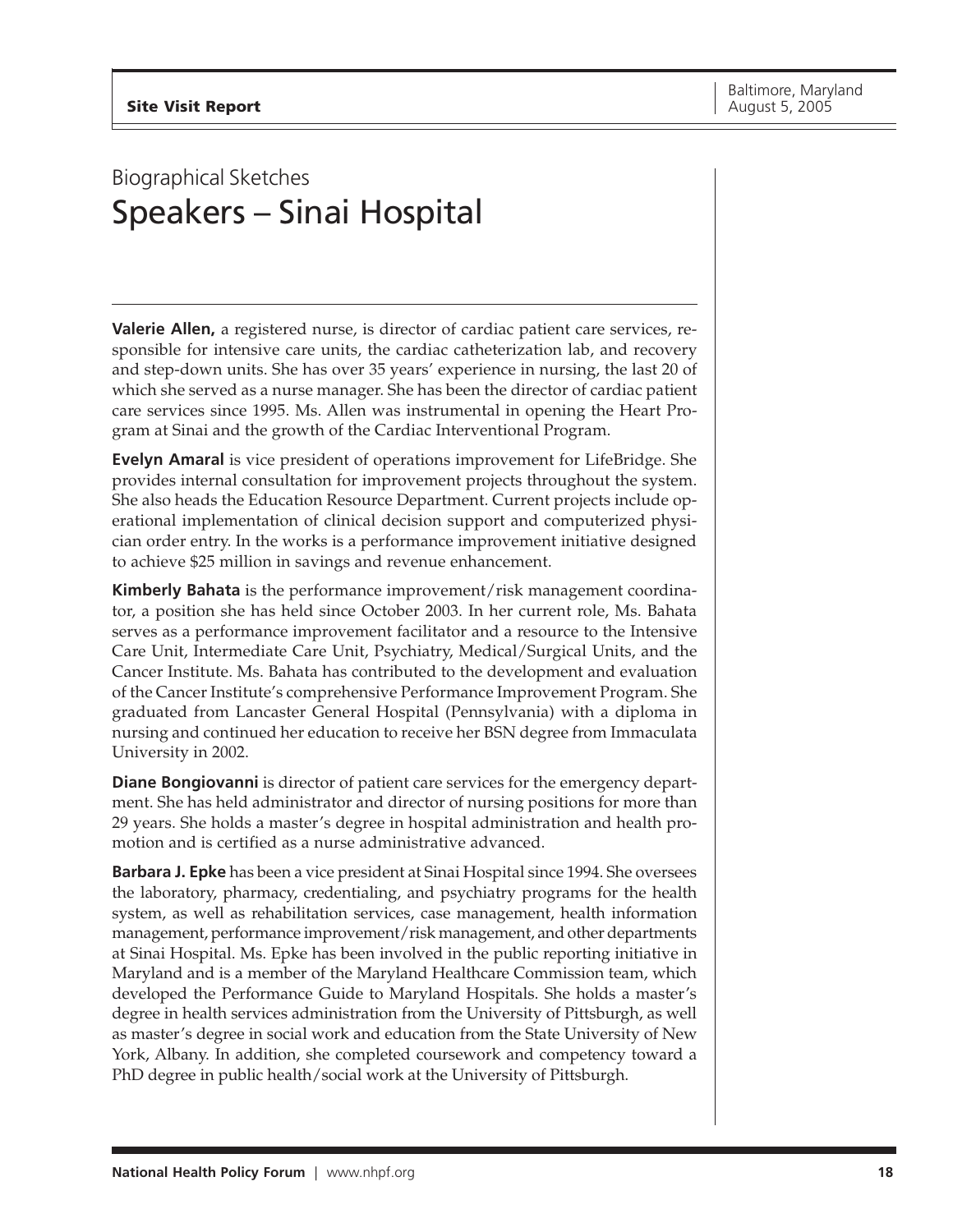**Nitza Fenwick** is director for case management, performance improvement, risk management, and patient safety. She oversees social work, case management, discharge planning, utilization review, clinical denial and appeals management, Joint Commission on Accreditation of Healthcare Organizations (JCAHO) readiness, patient safety, performance improvement/risk management, and external clinical reporting. Ms. Fenwick is a graduate of the University of Connecticut School of Nursing and holds a master's degree in nursing administration from Pace University and an MBA degree from George Mason University.

**Tina Gionet** is the patient safety officer, responsible for the implementation and integration of a comprehensive patient safety program, which interfaces with physicians, staff, patients, and visitors. Previously, Tina served as a senior performance improvement/risk management coordinator for over 15 years. She is a graduate of Rutgers University and earned a master's degree in health care risk management from the University of Chicago Medical School and Finch University of Health Sciences. Ms. Gionet is on the Advisory Committee for the Centers for Medicare & Medicaid Services Hospital Compare Web site and the Maryland Health Care Commission workgroup.

**Warren Green** is president and chief executive officer of LifeBridge Health. He came to Sinai Hospital in 1991, beginning his tenure as the hospital's president and chief executive officer. He has held his current position since 1998, when Northwest Health System and Sinai Health System merged to form LifeBridge Health. He previously served as president of Mt. Sinai Hospital, a senior vice president with HealthOne, and chief executive officer of United Hospital, all in Minneapolis. Mr. Green received both his BA and MS degrees from the University of Pittsburgh.

**Paul Gurbel** is director of the division of cardiology. He also directs several research programs. Dr. Gurbel earned his medical degree from the University of Maryland School of Medicine. He completed an internship and residency in the Department of Internal Medicine at Duke University Medical Center in and was also chief resident in Medicine there. He completed a fellowship in pulmonary and critical care at Johns Hopkins Hospital followed by fellowships in cardiology and interventional cardiology at Duke University Medical Center. Dr. Gurbel is board certified in internal medicine with subspecialty certification in cardiovascular disease and interventional cardiology.

**William Jaquis** is chief of the department of emergency medicine. He has been an Emergency Department physician for 13 years and is board certified in emergency medicine. Dr. Jaquis received his residency training at Case Western Mount Sinai. He is a Physician Champion for CPOE (computerized physician order entry), chairs the Task Force for Emergency Preparedness for LifeBridge Health, and is active at the state and national level for American College of Emergency Physicians.

**Diane Johnson** is vice president of patient care services and chief nursing officer, with responsibility for strategic planning, financial management, and the oversight of diverse operations, including nursing, cardiology, respiratory care, pulmonary, radiology, outpatient infusion, hemodialysis, perioperative, emergency,

### **BIOGRAPHICAL SKETCHES** Speakers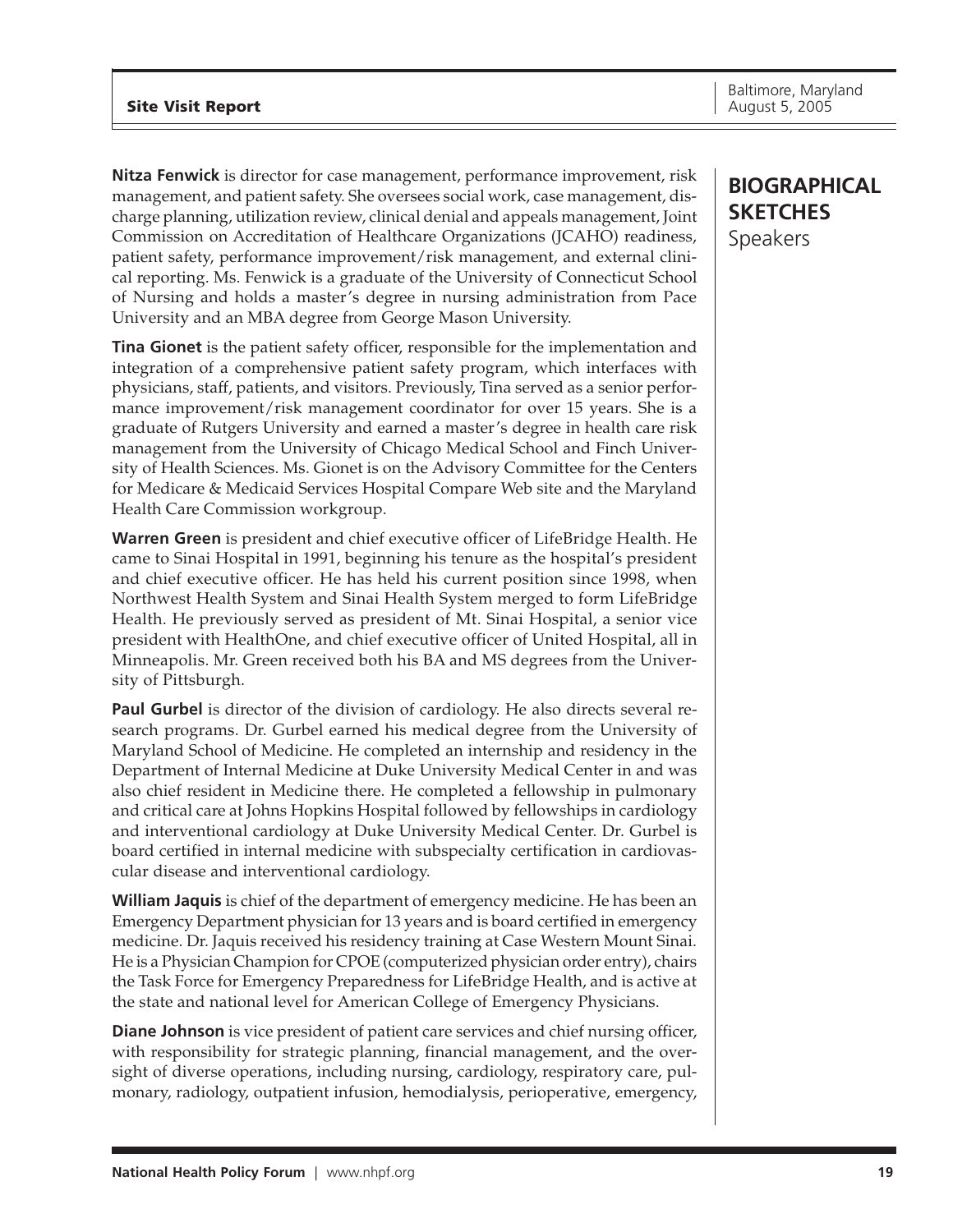and transportation services. Ms. Johnson has held a variety of progressive leadership positions at Sinai Hospital. She received a bachelor of science degree in nursing from the University of Bridgeport and an MBA degree from the University of Baltimore. Ms. Johnson is the president-elect for the Maryland Organization of Nurse Executives.

**Charles Lee** joined the staff at Sinai Hospital in January of 2003 as a medical physicist in the department of radiation oncology. Dr. Lee is a fellow of the American College of Radiology. His primary responsibility at Sinai is the maintenance of and treatment planning for the CyberKnife®. Dr. Lee received his PhD degree in nuclear engineering from the Massachusetts Institute of Technology in September 1998, followed by postdoctoral appointments at Los Alamos National Laboratory and the University of Maryland.

**Alan M. Levine** serves as medical director of Cancer Services for LifeBridge Health and director of the Alvin and Lois Lapidus Cancer Institute at Sinai Hospital, and he heads the Division of Orthopedic Oncology at Sinai Hospital. Dr. Levine is a leader in the treatment of bone tumors using the CyberKnife® technology. Dr. Levine is the editor-in-chief of the *Journal of the American Academy of Orthopedic Surgeons*.

**Neil Meltzer** is president and chief operating officer of Sinai Hospital. He joined the staff in 1988. Mr. Meltzer received a bachelor of science degree in public health from the University of Massachusetts, Amherst and a master of public health and health administration degree from Tulane University. His professional activities and associations include membership in the American College of Health Care Executives, the Maryland Health Care Executives, the American Hospital Association, and the boards of directors of the Baltimore and mid-Atlantic chapters of the American Heart Association.

**Martha D. Nathanson** is vice president for government relations and advocacy for LifeBridge Health. Previously, she served as associate general counsel and director of government relations. Before joining LifeBridge, she was director of risk management and legislative/regulatory affairs for the Kirson Medical Equipment Company. Earlier, Ms. Nathanson was an attorney advisor at the Health Care Financing Administration and an associate attorney at Ober, Kaler, Grimes, and Shriver in Baltimore. She received both her bachelor's and law degrees from Indiana University.

**Angela Niparko** is director of health information management. She is a registered health information administrator and is certified in healthcare privacy by the American Health Information Management Association. Previously she was the director of health information and privacy officer at Sheppard Pratt Health System and the director of medical records at Greater Baltimore Medical Center. Ms. Niparko has served as an adjunct instructor at Baltimore City Community College in the Health Information Technology Program. She has been involved in program development related to documentation guidelines, electronic medical record systems, and multidisciplinary programs of compliance with HIPAA (Health Insurance Portability and Accountability Act) regulations.

### **BIOGRAPHICAL SKETCHES** Speakers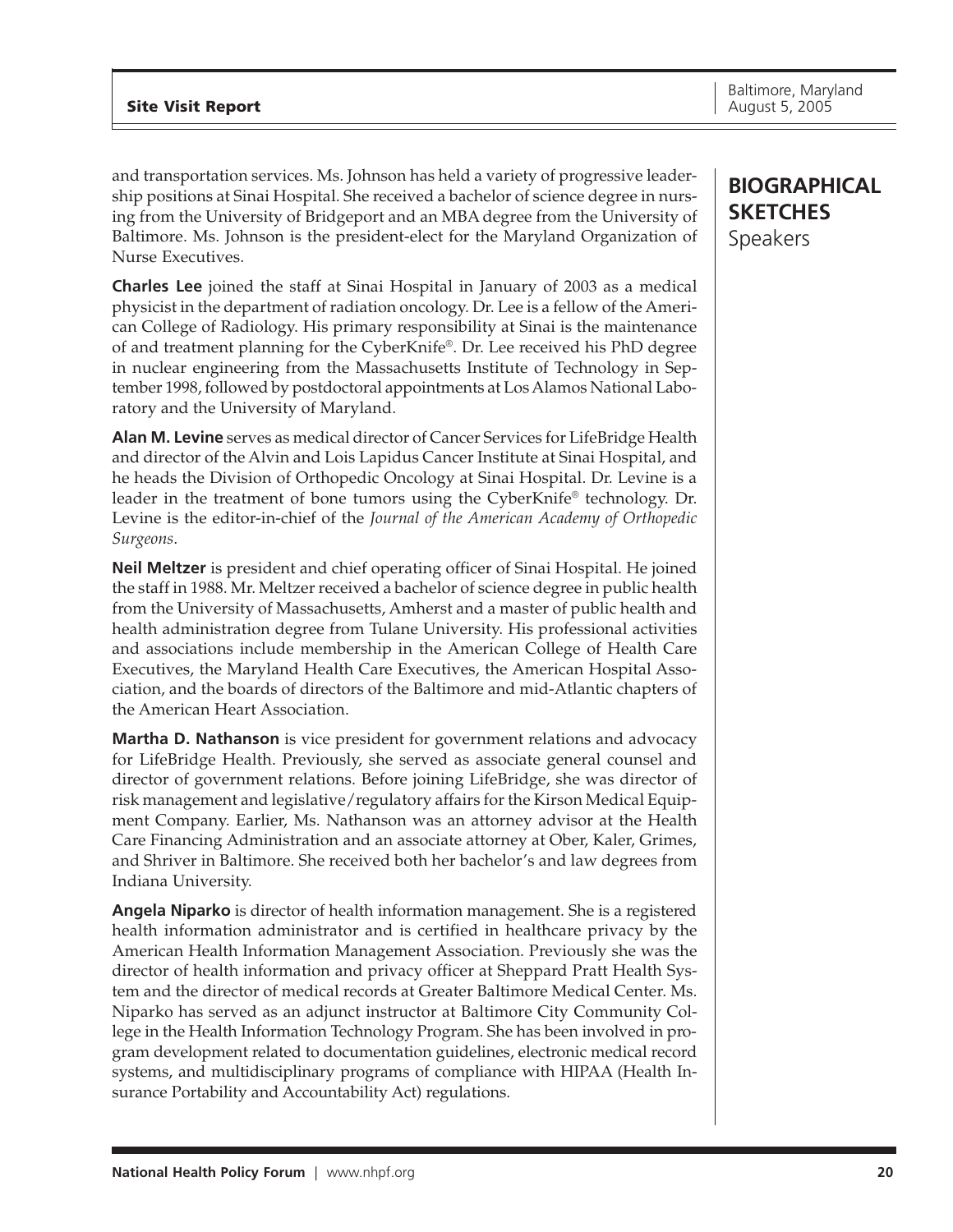**Lisa Polinsky** is the pharmacy operations manager. Earlier, she served as a staff pharmacist in the main pharmacy, the oncology pharmacy, and the pediatric pharmacy. She graduated from Duquesne University in Pittsburgh with a BS degree in pharmacy and is in the process of obtaining her PharmD degree through Creighton University.

**Linda Rogers** has served as administrator of the LifeBridge Cancer Program for the last three years. In this role, she oversees the strategic aspects of the Cancer Program, including medical office practices, radiation therapy, chemotherapy infusion, cancer registry and clinical research. Prior to joining Sinai, Ms. Rogers was employed at Johns Hopkins Hospital in various roles for over 10 years. She has also served as the stem cell transplant coordinator at the Washington Hospital Center and as a health care consultant at PriceWaterHouse Coopers. Ms. Rogers is a registered nurse and a certified public accountant, and she also holds an MBA degree.

**Ida Samet**is a vice president of Sinai Hospital, responsible for coordinating women's and children's services and cancer services, including oversight of the clinical programs in obstetrics, gynecology, pediatrics, medical oncology, the infusion center, and radiation oncology. She also coordinates LifeBridge Health's off-campus medical centers throughout the Baltimore area, including a radiation oncology center and a multispecialty medical center. Ms. Samet holds a BS degree in nursing, an MS degree in psychology, and an MBA degree.

**Margaret Semancik** is director of clinical information systems. Earlier, she held positions with several information technology consulting firms. Her original training and career path were in nursing. Ms. Semancik received her bachelor's degree in nursing from the University of Akron and her master's degree from Johns Hopkins University.

**Alejandro Sequeira** is chief of the division of cardiac surgery and performs 250 to 300 surgical procedures per year. He came to Sinai Hospital in 1998. Dr. Sequeira graduated from the University of Nicaragua. He came to the United States in 1969, where he interned at Mt. Sinai Hospital in Florida and did his residency at the University of Maryland Hospital in Baltimore.

### **BIOGRAPHICAL SKETCHES** Speakers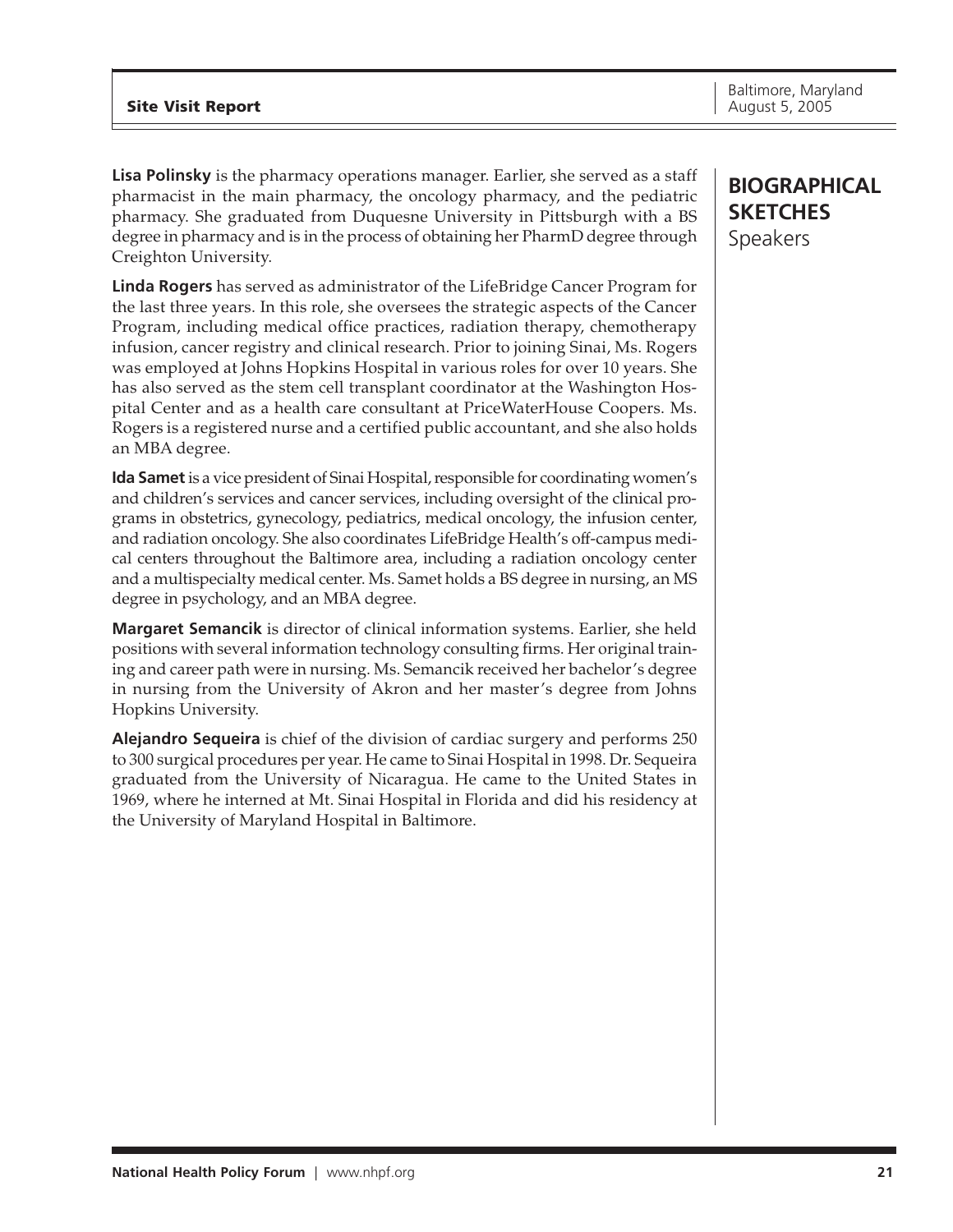## Biographical Sketches Speakers – Levindale Hebrew Geriatric Center

**Heather Allen** is director of guest relations and admissions for Levindale and Jewish Convalescent Nursing Home. She has worked for LifeBridge Health for six years. Ms. Allen is a graduate of Towson University and holds a bachelor's degree in psychology and sociology, specializing in gerontology.

**Andrea M. Carr** is director of performance improvement and the newest member of Levindale's Executive Team. Her background includes positions in medicalsurgical nursing as a staff nurse and nursing administrator in acute care hospitals, director in the School of Nursing, and various management positions for the past 18 years in Home Health Care. She holds bachelor's and master's degrees in nursing and a doctorate in education.

**Mary E. Lindenmuth** is director of nursing for long-term care and sub-acute care. She is a graduate of Sinai Hospital of Baltimore School of Nursing and holds a bachelor's degree in health administration. She is certified in gerontological nursing through the American Nurses Association and also as a director of nursing administrator in long-term care. Ms. Lindenmuth has remained active in nursing since graduation and has worked at Levindale for the past 27 years.

**Raul Lujan** is vice president of finance. He has over 20 years of experience in the financial management of post-acute services. He is a member of the Finance Committee for the Maryland Task Force on the development of new Medicaid managed care services for older adults and people with disabilities. Mr. Lujan received his BA degree from the University of Miami and his MBA degree from Loyola College.

**Michelle Mills** is director of adult day care and a member of the team implementing the Eden Alternative at Levindale. She has 20 years of experience in program administration, which includes development and management of communitybased services, grant monitoring, and other services that support the elderly in the community. Ms. Mills is a graduate of the University of Maryland School of Social Work with a master's degree in social work administration.

**Patricia Palmere-Nason** is vice president of clinical services, with responsibility for nursing and auxiliary services including respiratory, rehabilitation, recreation therapy, and social work services. Her previous experience includes positions as risk manager, director of quality assurance, director of admissions, and radiology administrator. Ms. Palmere-Nason is a graduate of Church Hospital School of Nursing and holds a master's degree in health administration.